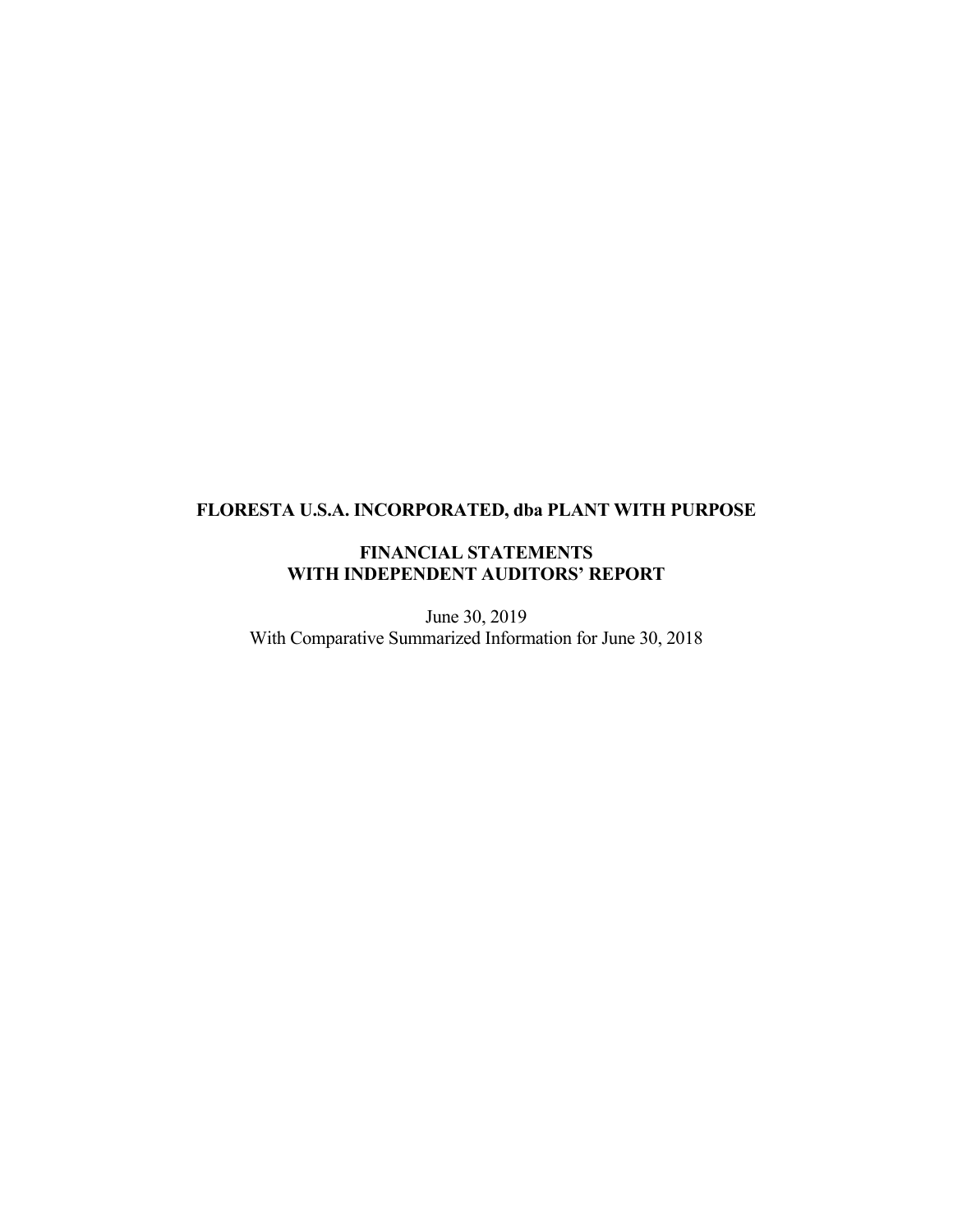# **FLORESTA U.S.A. INCORPORATED, dba PLANT WITH PURPOSE TABLE OF CONTENTS**

June 30, 2019 With Comparative Summarized Information for June 30, 2018

|                              | Page |
|------------------------------|------|
|                              |      |
| <b>Financial Statements:</b> |      |
|                              |      |
|                              |      |
|                              |      |
|                              |      |
|                              |      |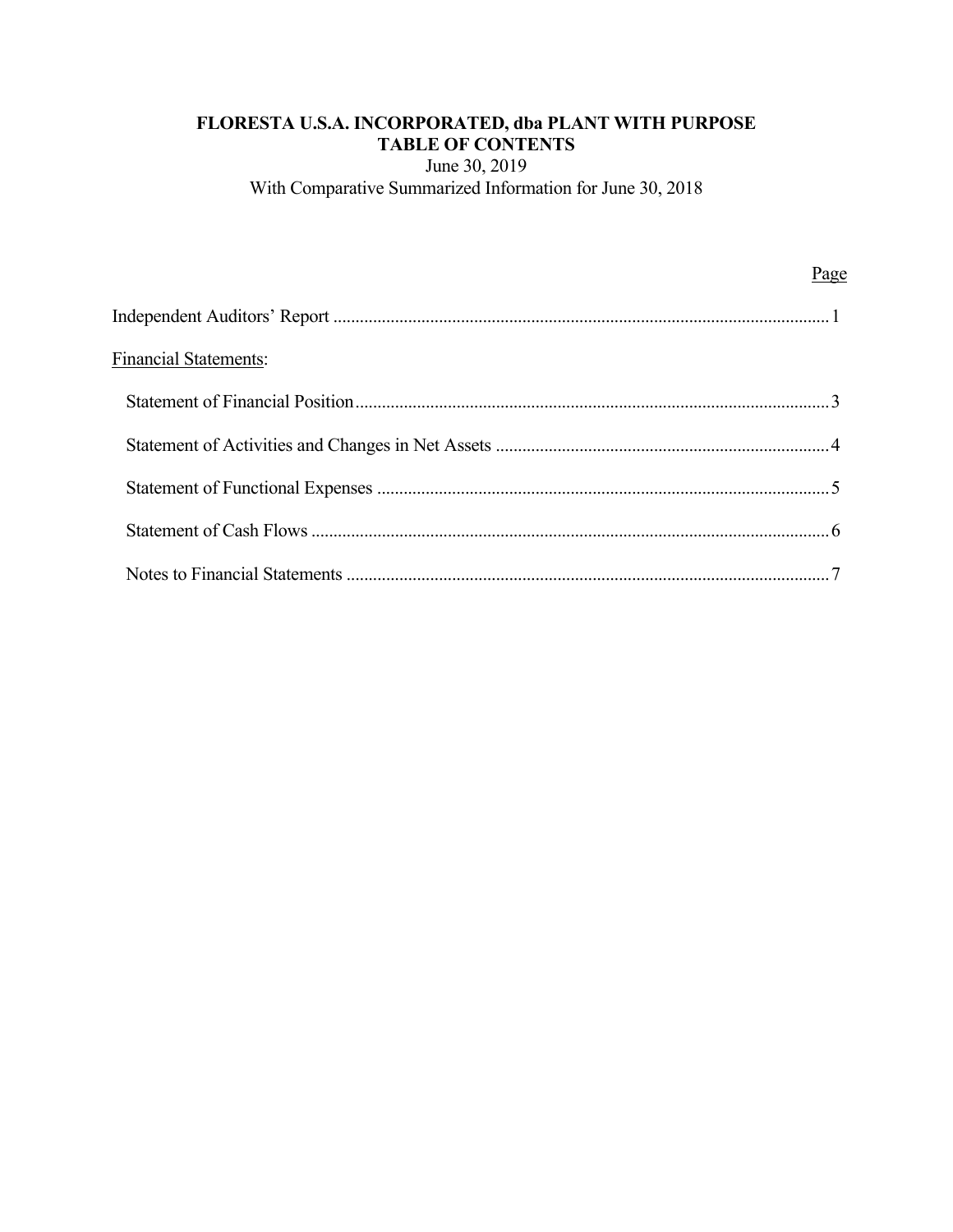

5675 Ruffin Road, Suite 300 San Diego, California 92123

> PHONE 858.430.0300 FAX 858,430.0301

E-MAIL generalmail@rbtk-cpa.com www.rbtk-cpa.com

# **INDEPENDENT AUDITORS' REPORT**

The Board of Directors Floresta U.S.A. Incorporated, dba Plant with Purpose San Diego, California

#### *Report on the Financial Statements*

We have audited the accompanying financial statements of Floresta U.S.A. Incorporated, dba Plant with Purpose (the Organization), which comprise the statement of financial position as of June 30, 2019, and the related statements of activities and changes in net assets, functional expenses and cash flows for the year then ended, and the related notes to the financial statements.

#### *Management's Responsibility for the Financial Statements*

Management is responsible for the preparation and fair presentation of these financial statements in accordance with U.S. generally accepted accounting principles; this includes the design, implementation, and maintenance of internal control relevant to the preparation and fair presentation of financial statements that are free from material misstatement, whether due to fraud or error.

#### *Auditors' Responsibility*

Our responsibility is to express an opinion on these financial statements based on our audit. We conducted our audit in accordance with U.S. generally accepted auditing standards. Those standards require that we plan and perform the audit to obtain reasonable assurance about whether the financial statements are free from material misstatement.

An audit involves performing procedures to obtain audit evidence about the amounts and disclosures in the financial statements. The procedures selected depend on the auditor's judgment, including the assessment of the risk of material misstatement of the financial statements, whether due to fraud or error. In making those risk assessments, the auditor considers internal control relevant to the Organization's preparation and fair presentation of the financial statements in order to design audit procedures that are appropriate in the circumstances, but not for the purpose of expressing an opinion on the effectiveness of the Organization's internal control. Accordingly, we express no such opinion. An audit also includes evaluating the appropriateness of accounting policies used and the reasonableness of significant accounting estimates made by management, as well as evaluating the overall presentation of the financial statements.

We believe that the audit evidence we have obtained is sufficient and appropriate to provide a basis for our audit opinion.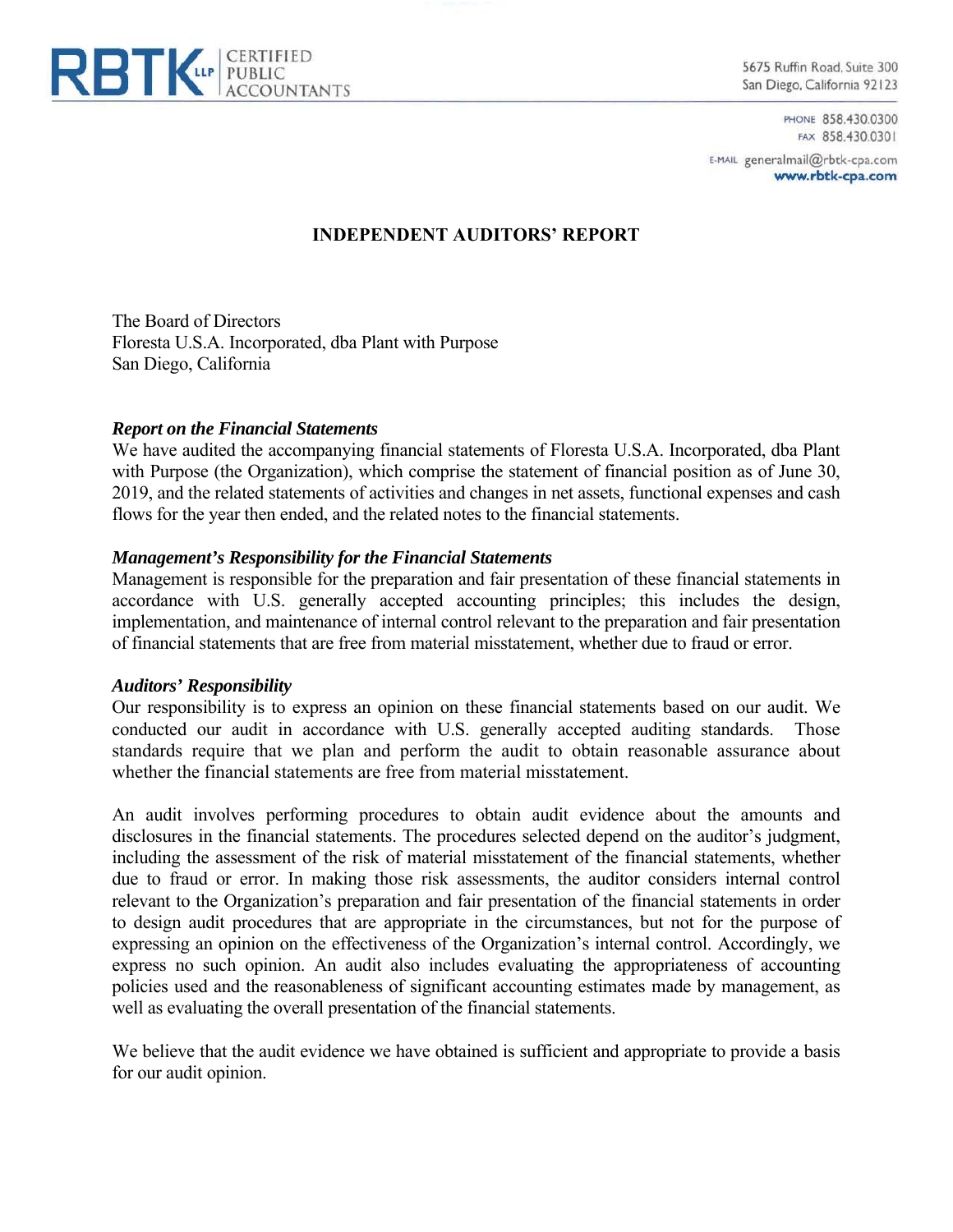

## *Opinion*

In our opinion the financial statements referred to above present fairly, in all material respects, the financial position of the Organization as of June 30, 2019, and the results of its operations and cash flows for the year then ended in accordance with U.S. generally accepted accounting principles.

## *Report on Summarized Comparative Information*

We have previously audited the Organization's 2018 financial statements, and we expressed an unmodified opinion on those audited financial statements in our report dated October 31, 2018. In our opinion, the summarized comparative information presented herein as of and for the year ended June 30, 2018, is consistent in all material respects with the audited financial statements from which it has been derived.

# *Effect of Adopting New Accounting Standard*

As discussed in Note 2, the Organization adopted the provisions of Financial Accounting Standards Board Accounting Standards Update (ASU) 2016-14, *Not-for-Profit Entities (Topic 958): Presentation of Financial Statements of Not-for-Profit Entities* as of and for the year ended June 30, 2019. The requirements of ASU 2016-14 have been retrospectively applied to all periods presented. Our opinion is not modified with respect to this matter.

RBJK, LLP

November 19, 2019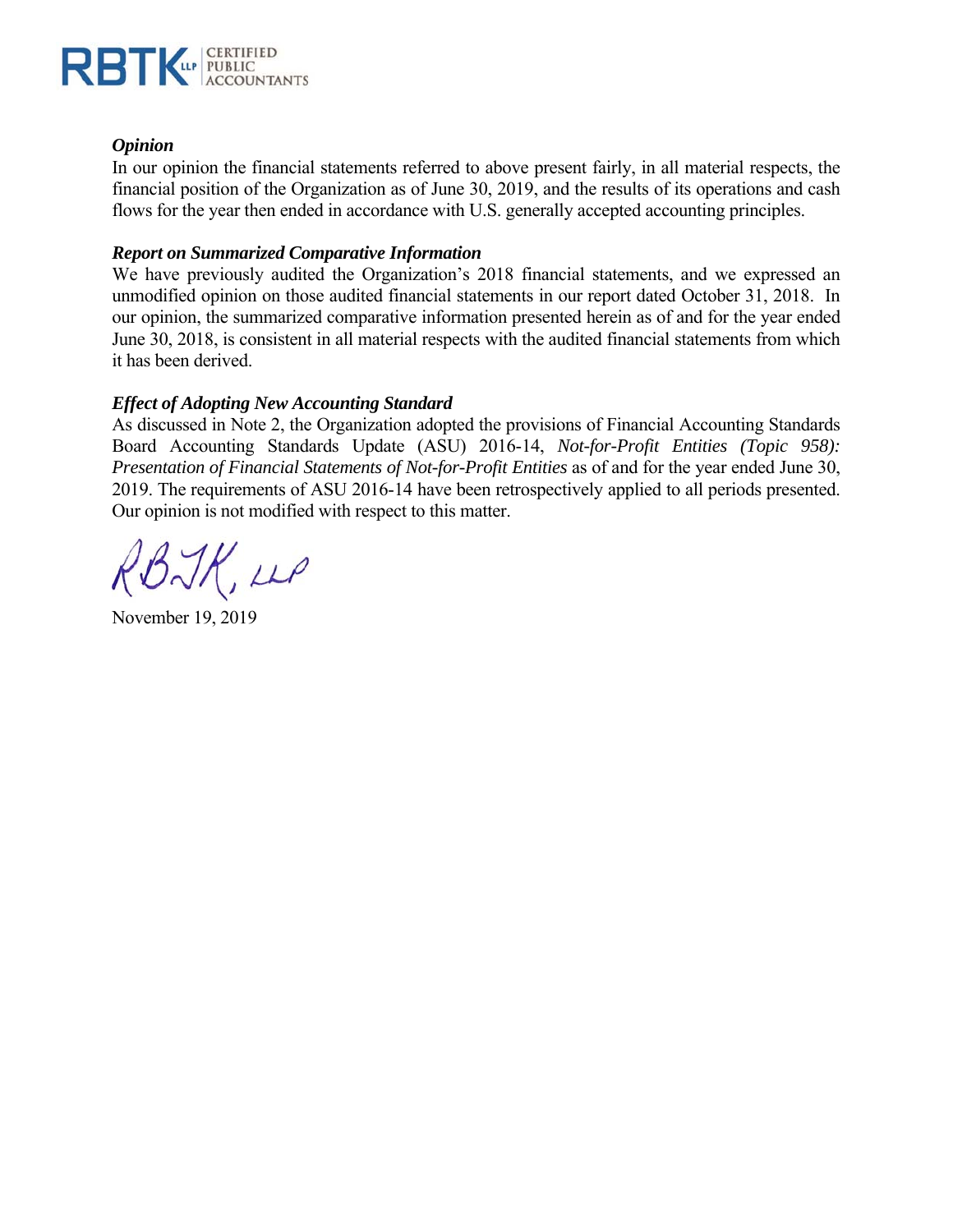# **FLORESTA U.S.A. INCORPORATED, dba PLANT WITH PURPOSE STATEMENT OF FINANCIAL POSITION**

June 30, 2019

With Comparative Summarized Information at June 30, 2018

# **ASSETS**

|                                                       |              | 2019      | 2018      |
|-------------------------------------------------------|--------------|-----------|-----------|
| Cash and cash equivalents:                            |              |           |           |
| Unreserved cash and cash equivalents                  | $\mathbb{S}$ | 77,427    | 92,092    |
| Operating reserves - cash                             |              | 165,180   | 916,684   |
| Total cash and cash equivalents                       |              | 242,607   | 1,008,776 |
| Operating reserves - investments (Note 6)             |              | 1,427,657 |           |
| Unconditional promises to give, net (Note 4)          |              | 3,406,074 | 3,057,964 |
| Prepaid expenses                                      |              | 41,988    | 173,767   |
| Other assets                                          |              | 7,017     | 8,814     |
| Property and equipment, net (Note 5)                  |              | 25,949    | 16,400    |
| Investments - other, at fair value (Note 6)           |              | 28,307    | 28,307    |
| Endowment investments, at fair value (Notes 6 and 12) |              | 67,263    | 66,348    |
| Total assets                                          | \$           | 5,246,862 | 4,360,376 |

# **LIABILITIES AND NET ASSETS**

| Liabilities:<br>Accounts payable and accrued expenses | \$<br>120,504   | 92,719    |
|-------------------------------------------------------|-----------------|-----------|
| Total liabilities                                     | 120,504         | 92,719    |
| Net assets:                                           |                 |           |
| Without donor restrictions - undesignated             | 1,479,284       | 918,841   |
| With donor restrictions (Note 10)                     | 3,647,074       | 3,348,816 |
| Total net assets                                      | 5,126,358       | 4,267,657 |
| Total liabilities and net assets                      | \$<br>5,246,862 | 4,360,376 |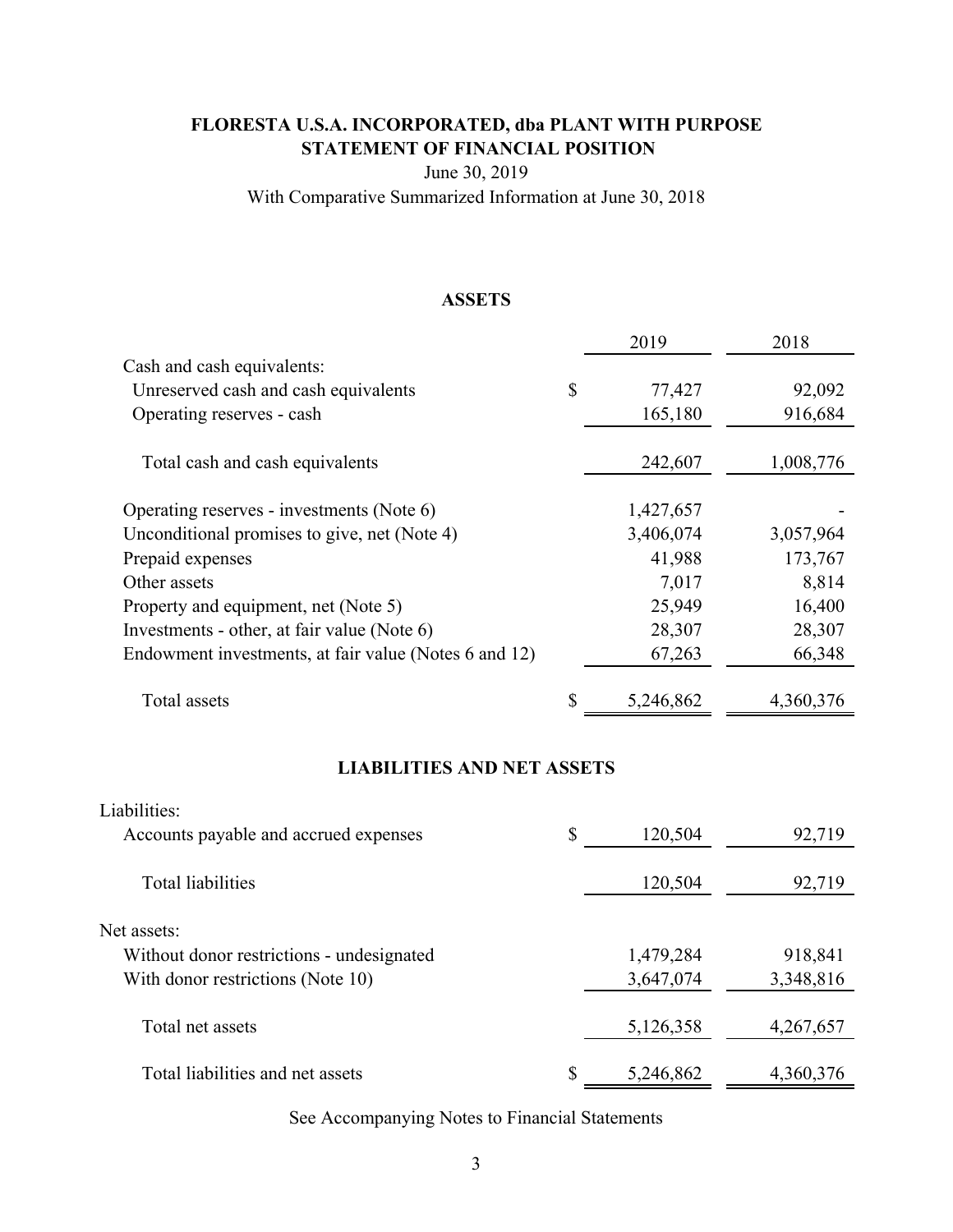# **FLORESTA U.S.A. INCORPORATED, dba PLANT WITH PURPOSE STATEMENT OF ACTIVITIES AND CHANGES IN NET ASSETS**

For the Year Ended June 30, 2019

With Comparative Summarized Information for the Year Ended June 30, 2018

|                                       |                      |              | 2018      |           |
|---------------------------------------|----------------------|--------------|-----------|-----------|
|                                       | <b>Without Donor</b> | With Donor   |           |           |
|                                       | Restrictions         | Restrictions | Total     |           |
| Changes in net assets:                |                      |              |           |           |
| Support and revenue:                  |                      |              |           |           |
| Contributions and grants              | \$<br>1,522,428      | 3,788,460    | 5,310,888 | 7,855,228 |
| Special events:                       |                      |              |           |           |
| Revenues                              | 301,530              |              | 301,530   | 409,981   |
| Expenses                              | (65, 532)            |              | (65, 532) | (54,268)  |
| Net special event revenue             | 235,998              |              | 235,998   | 355,713   |
| Interest and dividend income          | 15,868               | 580          | 16,448    | 1,593     |
| Net realized and unrealized gain      |                      |              |           |           |
| on investments                        | 4,070                | 336          | 4,406     | 1,293     |
| Net assets released from restrictions | 3,491,118            | (3,491,118)  |           |           |
| Total support and revenue             | 5,269,482            | 298,258      | 5,567,740 | 8,213,827 |
| Expenditures:                         |                      |              |           |           |
| Program activities:                   |                      |              |           |           |
| Floresta Haiti                        | 596,061              |              | 596,061   | 605,564   |
| Floresta Dominican Republic           | 490,870              |              | 490,870   | 512,902   |
| Floresta Tanzania                     | 452,700              |              | 452,700   | 443,546   |
| Floresta Mexico                       | 380,666              |              | 380,666   | 404,740   |
| Floresta Burundi                      | 367,762              |              | 367,762   | 392,168   |
| Floresta Ethiopia                     | 332,689              |              | 332,689   | 63,694    |
| Floresta Congo                        | 254,972              |              | 254,972   | 195,171   |
| Floresta Thailand                     | 200,938              |              | 200,938   | 176,292   |
| Constituency education                | 749,286              |              | 749,286   | 696,582   |
| Total program activities              | 3,825,944            |              | 3,825,944 | 3,490,659 |
| Supporting activities:                |                      |              |           |           |
| Fundraising                           | 551,162              |              | 551,162   | 383,170   |
| General and administrative            | 331,933              |              | 331,933   | 270,588   |
| Expansion campaign                    |                      |              |           | 158,946   |
| Total supporting activities           | 883,095              |              | 883,095   | 812,704   |
| Total expenditures                    | 4,709,039            |              | 4,709,039 | 4,303,363 |
| Change in net assets                  | 560,443              | 298,258      | 858,701   | 3,910,464 |
| Net assets, beginning of year         | 918,841              | 3,348,816    | 4,267,657 | 357,193   |
| Net assets, end of year               | \$<br>1,479,284      | 3,647,074    | 5,126,358 | 4,267,657 |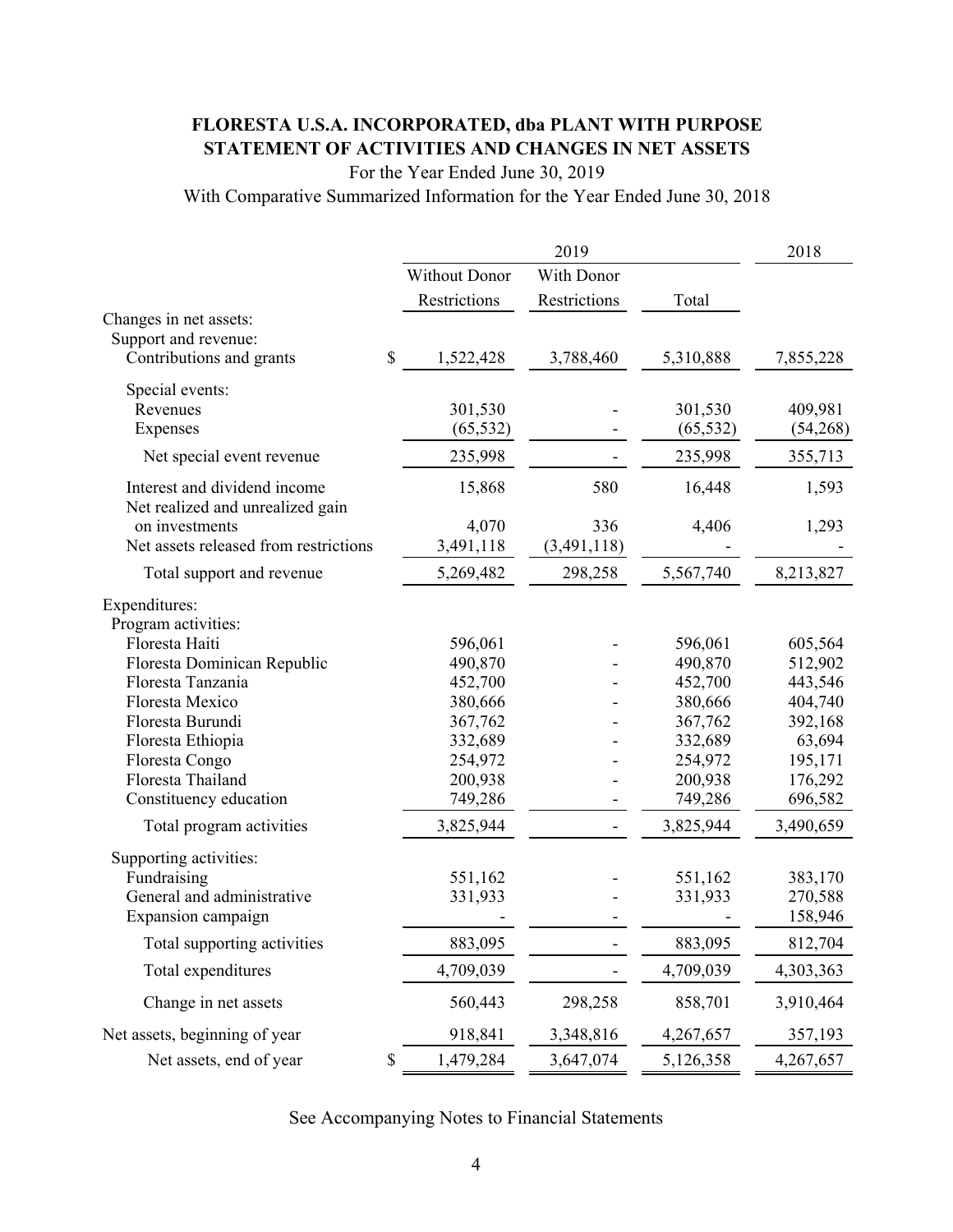# **FLORESTA U.S.A. INCORPORATED, dba PLANT WITH PURPOSE STATEMENT OF FUNCTIONAL EXPENSES**

For the Year Ended June 30, 2019 With Comparative Summarized Totals for the Year Ended June 30, 2018

|                                                                                                                          |            | Program Activities       |          |         |         |          |                          |                          |              | <b>Supporting Activities</b> |                          |                |                          |                          |               |               |
|--------------------------------------------------------------------------------------------------------------------------|------------|--------------------------|----------|---------|---------|----------|--------------------------|--------------------------|--------------|------------------------------|--------------------------|----------------|--------------------------|--------------------------|---------------|---------------|
|                                                                                                                          |            |                          |          |         |         |          |                          |                          |              | Total                        |                          | General        |                          | Total                    | Total         | Total         |
|                                                                                                                          | Haiti      | Dominican                | Tanzania | Mexico  | Burundi | Ethiopia | Congo                    | Thailand                 | Constituency | Program                      | Fund                     | and            | Expansion                | Supporting               | Year Ended    | Year Ended    |
|                                                                                                                          | Expense    | Expense                  | Expense  | Expense | Expense | Expense  | Expense                  | Expense                  | Education    | Activities                   | Raising                  | Administrative | Campaign                 | Activities               | June 30, 2019 | June 30, 2018 |
| Allocations to international programs \$                                                                                 | 518,227    | 420,477                  | 361,855  | 322,732 | 283,225 | 234,483  | 180,768                  | 138,500                  |              | 2,460,267                    |                          |                |                          |                          | 2,460,267     | 2,201,767     |
| Salary, wages, taxes and benefits                                                                                        | 62,782     | 57,262                   | 63,089   | 46,599  | 65,602  | 76,981   | 59,649                   | 51,460                   | 594,195      | 1,077,619                    | 372,375                  | 269,365        |                          | 641,740                  | 1,719,359     | 1,602,477     |
| Fundraising, outreach, and events                                                                                        |            |                          |          |         |         |          |                          | $\overline{\phantom{a}}$ | 36,383       | 36,383                       | 51,760                   | 32             |                          | 51,792                   | 88,175        | 73,421        |
| Mission and vision trips                                                                                                 |            |                          |          |         |         |          |                          |                          | 42,680       | 42,680                       | $\overline{\phantom{a}}$ |                |                          | $\overline{\phantom{a}}$ | 42,680        | 39,568        |
| Office and postage                                                                                                       | 873        | 795                      | 805      | 696     | 819     | 787      | 766                      | 549                      | 9,783        | 15,873                       | 10,477                   | 4,285          |                          | 14,762                   | 30,635        | 27,172        |
| Rent / occupancy                                                                                                         | 4,203      | 3,708                    | 4,042    | 3,331   | 4,280   | 3,386    | 3,680                    | 2,663                    | 20,612       | 49,905                       | 28,298                   | 20,051         | $\overline{\phantom{a}}$ | 48,349                   | 98,254        | 97,904        |
| Professional / consultant fees                                                                                           |            | $\overline{\phantom{a}}$ |          |         |         |          | $\overline{\phantom{a}}$ | $\overline{\phantom{a}}$ | 1,368        | 1,368                        | $\overline{\phantom{a}}$ | 32,578         |                          | 32,578                   | 33,946        | 40,411        |
| Printing and publications                                                                                                | 62         | 54                       | 59       | 49      | 62      | 48       | 54                       | 39                       | 24,543       | 24,970                       | 5,748                    | 433            |                          | 6,181                    | 31,151        | 28,570        |
| Travel                                                                                                                   | 5,125      | 2,933                    | 5,690    | 2,291   | 2,546   | 4,677    | 2,181                    | 2,411                    | 12,935       | 40,789                       | 32,614                   | 168            |                          | 32,782                   | 73,571        | 73,076        |
| Financial fees, taxes and state                                                                                          |            |                          |          |         |         |          |                          |                          |              |                              |                          |                |                          |                          |               |               |
| registration                                                                                                             | 134        | 1,046                    | 132      | 143     | 194     | 188      | 85                       | 138                      | 141          | 2,201                        | 37,593                   | 666            |                          | 38,259                   | 40,460        | 41,294        |
| Merchandise for resale                                                                                                   |            |                          |          |         |         |          |                          |                          | 912          | 912                          | 8,867                    |                |                          | 8,867                    | 9.779         | 2,600         |
| Learning and capacity development,                                                                                       |            |                          |          |         |         |          |                          |                          |              |                              |                          |                |                          |                          |               |               |
| global                                                                                                                   | 4,655      | 4,595                    | 17,028   | 4,825   | 11,034  | 12,139   | 7,789                    | 5,178                    | 5,734        | 72,977                       | 3,430                    | 4,355          |                          | 7,785                    | 80,762        | 75,103        |
| Total expenses included in<br>Expenditures section of the<br>Statement of Activities for the year<br>ended June 30, 2019 | 596,061    | 490,870                  | 452,700  | 380,666 | 367,762 | 332,689  | 254,972                  | 200,938                  | 749,286      | 3,825,944                    | 551,162                  | 331,933        |                          | 883,095                  | 4,709,039     | 4,303,363     |
| Cost of direct benefit to donors<br>included with Support and Revenue<br>on the Statement of Activities                  |            |                          |          |         |         |          |                          |                          |              |                              | 65,532                   |                |                          | 65,532                   |               |               |
| Total expenses by function for the<br>year ended June 30, 2019                                                           | \$ 596,061 | 490,870                  | 452,700  | 380,666 | 367,762 | 332,689  | 254,972                  | 200,938                  | 749,286      | 3,825,944                    | 616,694                  | 331,933        |                          | 948,627                  |               |               |
| Total expenses by function for the<br>year ended June 30, 2018                                                           | \$ 605,564 | 512,902                  | 443.546  | 404,740 | 392,168 | 63,694   | 195,171                  | 176.292                  | 696,582      | 3.490.659                    | 437,438                  | 270,588        | 158,946                  | 866,972                  |               |               |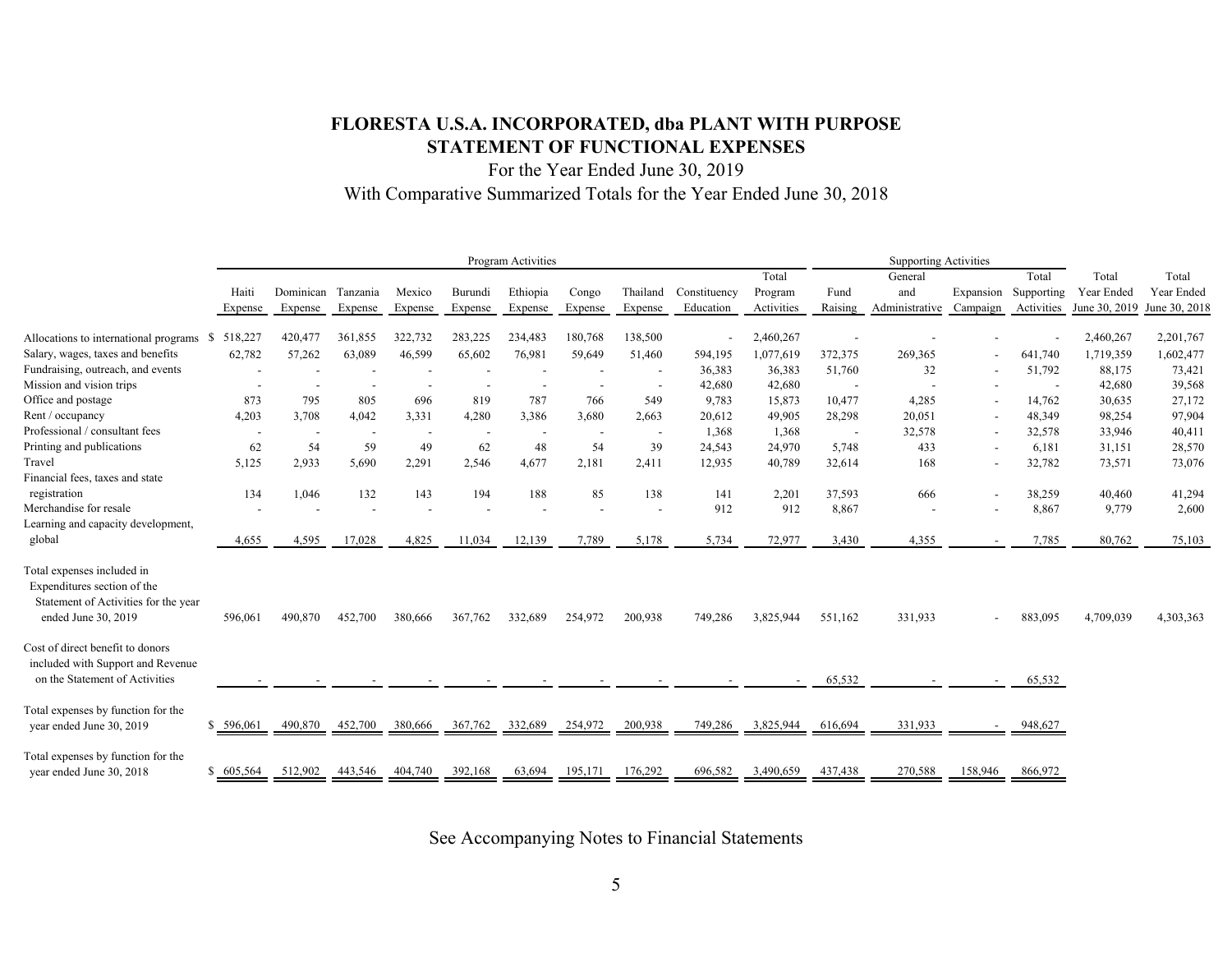# **FLORESTA U.S.A. INCORPORATED, dba PLANT WITH PURPOSE STATEMENT OF CASH FLOWS**

For the Year Ended June 30, 2019

With Comparative Summarized Information for the Year Ended June 30, 2018

|                                               |              | 2019        | 2018        |
|-----------------------------------------------|--------------|-------------|-------------|
| Cash flows from operating activities:         |              |             |             |
| Change in net assets                          | $\mathbb{S}$ | 858,701     | 3,910,464   |
| Adjustments to reconcile change in net assets |              |             |             |
| to net cash provided by operating activities: |              |             |             |
| Donated investments                           |              | (216, 858)  | (113,268)   |
| Proceeds from sale of donated investments     |              | 212,512     | 111,584     |
| Net investment return                         |              | (12,216)    | 473         |
| Depreciation and amortization                 |              | 6,370       | 7,508       |
| Changes in assets and liabilities:            |              |             |             |
| Unconditional promises to give, net           |              | (348, 110)  | (3,027,964) |
| Prepaid expenses                              |              | 131,779     | (126, 491)  |
| Other assets                                  |              | 1,797       | (420)       |
| Accounts payable and accrued expenses         |              | 27,785      | (2,789)     |
| Net cash provided by operating activities     |              | 661,760     | 759,097     |
| Cash flows from investing activities:         |              |             |             |
| Purchase of investments                       |              | (1,412,010) |             |
| Purchase of property and equipment            |              | (15,919)    | (3, 322)    |
| Net cash used in investing activities         |              | (1,427,929) | (3,322)     |
| Net (decrease) increase in cash               |              | (766, 169)  | 755,775     |
| Cash, beginning of year                       |              | 1,008,776   | 253,001     |
| Cash, end of year                             | \$           | 242,607     | 1,008,776   |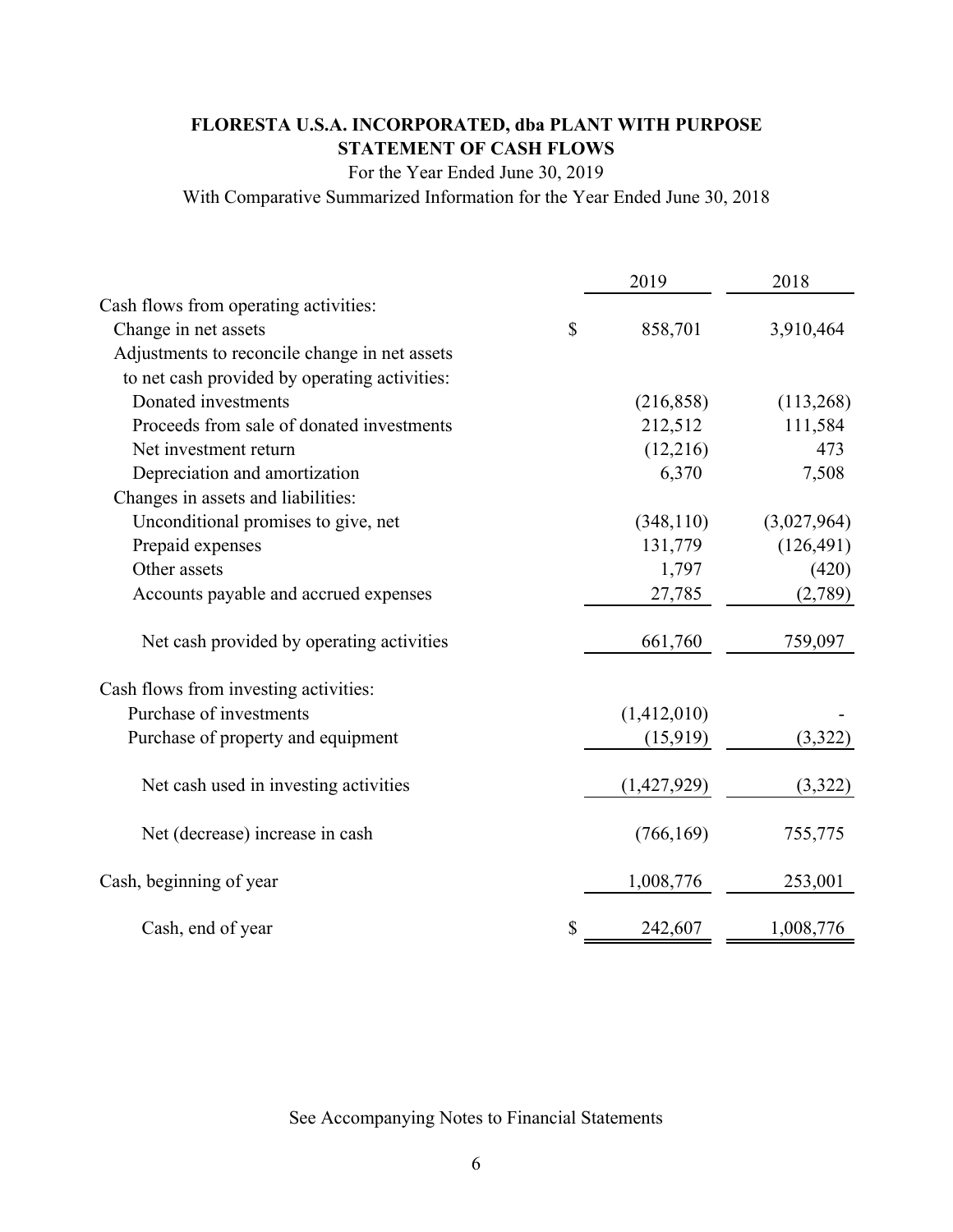June 30, 2019 With Comparative Summarized Information for June 30, 2018

#### **1. Organization**

Floresta U.S.A. Incorporated, dba Plant with Purpose (the Organization) is a non-profit California Corporation, which incorporated on July 1, 1984, and was organized to raise funds for and provide intentionally holistic solutions to meet the economic, environmental, and spiritual needs of poor farmers in developing counties. Working in areas where poverty is caused by deforestation, the Organization restores the environment and empowers the poor. Current work includes projects in Haiti, Dominican Republic, Tanzania, Mexico, Burundi, Congo, Thailand, and Ethiopia.

The Organization is exempt from income tax under Section  $501(c)(3)$  of the U.S. Internal Revenue Code (the Code) and similar California state law, and contributions to it are deductible within the limitations prescribed by the Code. The Organization has been classified as a publicly supported organization which is not a private foundation under Section 509(a) of the Code.

# **2. Summary of Significant Accounting Policies**

The financial statements of the Organization have been prepared on the accrual basis of accounting whereby revenues are recognized when earned and expenses are recognized when incurred. The significant accounting policies followed are discussed below.

#### *Net Assets*

 Contributions restricted by donors are reported as increases in net assets without donor restrictions if the restrictions expire (that is, when a stipulated time restriction ends or purpose restriction is accomplished) in the reporting period in which the revenue is recognized. All other donor-restricted contributions are reported as increases in net assets with donor restrictions, depending on the nature of the restrictions. When a restriction expires, net assets with donor restrictions are reclassified to net assets without donor restrictions and reported in the statements of activities as net assets released from restrictions.

# *Cash and Cash Equivalents*

The Organization's cash consists of cash on deposit with banks. Cash equivalents represent money market funds or short-term investments with original maturities of three months or less from the date of purchase, except for those amounts that are held in the investment portfolio which are invested for long-term purposes.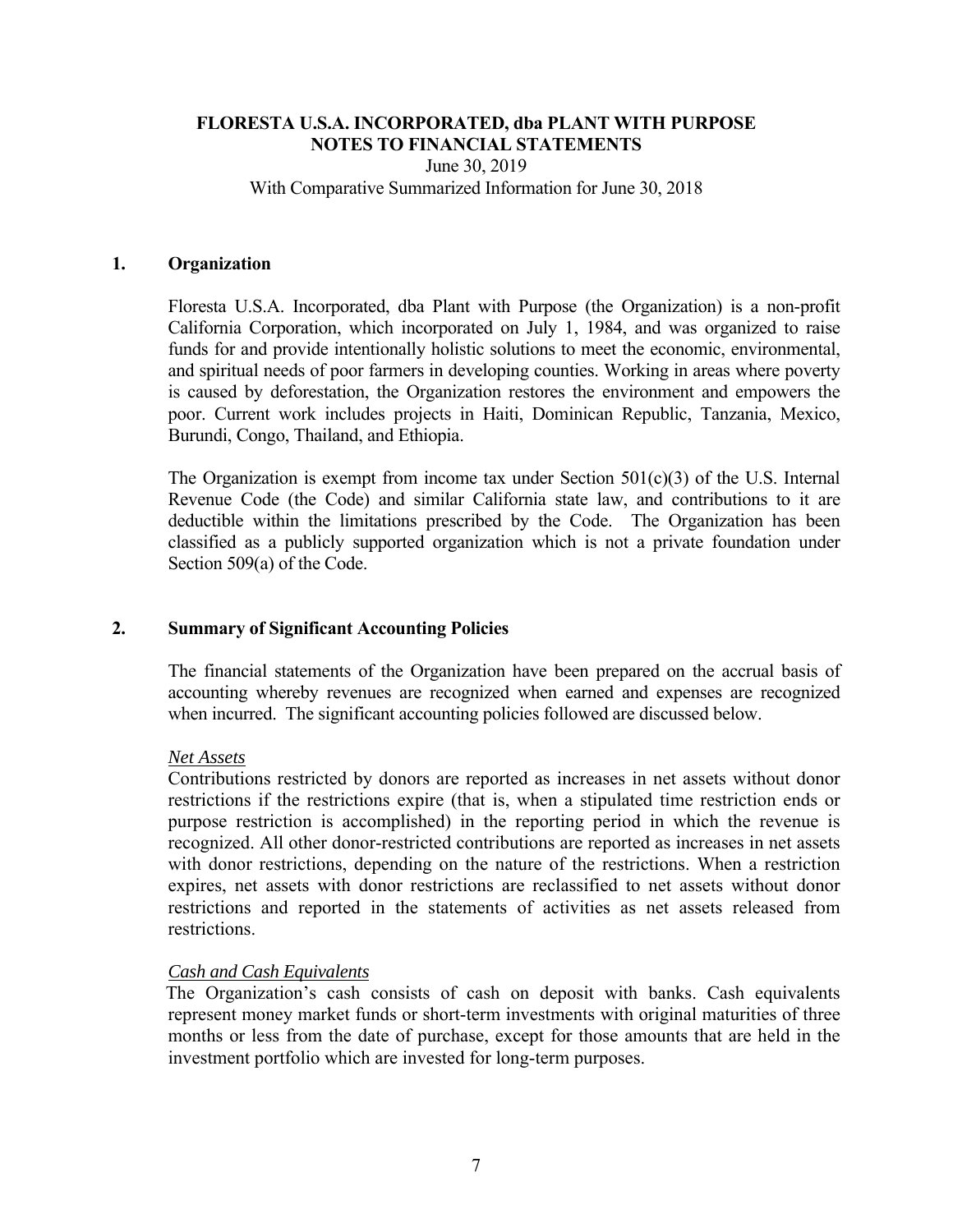June 30, 2019 With Comparative Summarized Information for June 30, 2018

#### **2. Summary of Significant Accounting Policies, Continued**

#### *Unconditional Promises to Give*

 Unconditional promises to give, including contributions and foundation grants that are expected to be collected within one year are recorded at their net realizable value. Unconditional promises to give that are expected to be collected in future years are recorded at the present value of estimated future cash flows. Conditional promises to give are not included as support until such time as the conditions are substantially met.

 Unconditional promises to give are reviewed for collectability and reserves for uncollectible amounts are recorded based on established policies.

#### *Property and Equipment*

Property and equipment are recorded at cost. Depreciation is computed principally by the straight-line method based on the estimated useful lives of related assets, generally between three and seven years.

#### *Investments*

The Organization accounts for investments pursuant to U.S. generally accepted accounting principles under which investments with readily determinable fair values are reported at their fair values in the statement of financial position. Donated investments are recorded at their fair value on the date of receipt. Net investment return or loss (including realized and unrealized gains and losses on investments, interest, dividends, and fees) is included in the statement of activities as a change in net assets.

#### *Fair Value Measurements*

U.S. generally accepted accounting principles provide guidance on how fair value should be determined when financial statement elements are required to be measured at fair value. Valuation techniques are ranked in three levels depending on the degree of objectivity of the inputs used with each level:

Level 1 inputs – quoted prices in active markets for identical assets

Level 2 inputs – quoted prices in active or inactive markets for the same or similar assets

Level 3 inputs – estimates using best information available when there is little or no market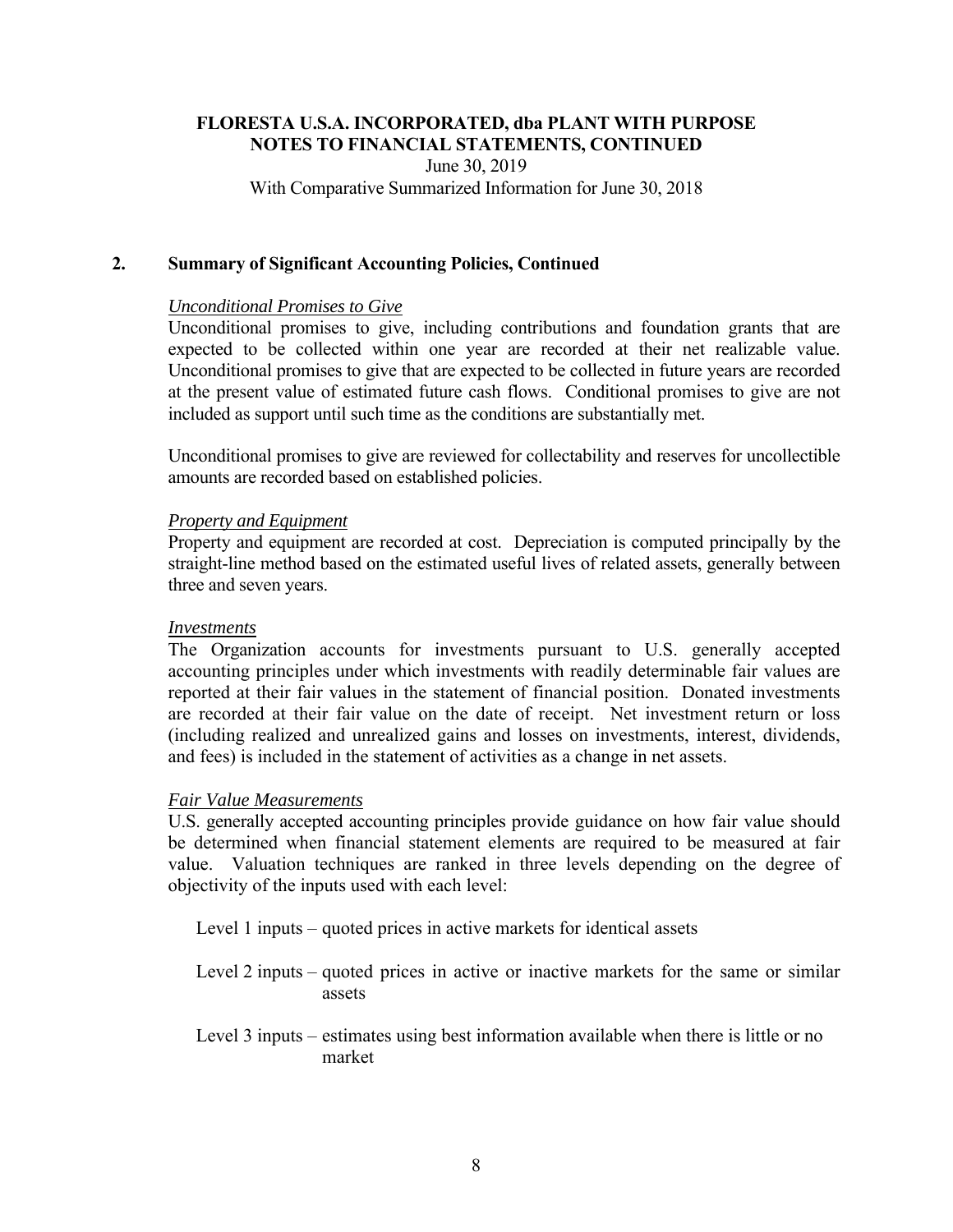June 30, 2019 With Comparative Summarized Information for June 30, 2018

#### **2. Summary of Significant Accounting Policies, Continued**

#### *Fair Value Measurements, Continued*

The asset or liability's fair value measurement level within the fair value hierarchy is based on the lowest level of any input that is significant to the fair value measurement. Valuation techniques used need to maximize the use of observable inputs and minimize the use of unobservable inputs.

The Organization is required to measure certain financial instruments at fair value in accordance with U.S. generally accepted accounting principles. The technique used to measure the fair value of the unconditional promises to give is described in Note 4. The technique used to measure the fair value of investments is described in Note 6.

#### *Donated Services*

A number of unpaid volunteers have made contributions of their time to perform services on behalf of the Organization. Also, certain individuals have provided equipment for the Organization's use at no charge. The value of this contributed time and use of equipment is not reflected in the financial statements since it is not susceptible to objective measurement or valuation.

#### *Functional allocation of expenses*

The costs of program and supporting services activities have been summarized on a functional basis in the statement of activities. The statements of functional expenses present the natural classification detail of expenses by function. Certain categories of expenses are attributed to more than one program or supporting function. Therefore, expenses require allocation on a reasonable basis that is consistently applied. Costs are directly applied to the related program and supporting activity category when identified and possible. General operating costs across nearly all natural categories are allocated on the basis of estimates of time and effort.

#### *Comparative Financial Information*

The financial statements include certain prior year summarized comparative information in total but not by net asset class. Such information does not include sufficient detail to be in conformity with U.S. generally accepted accounting principles. Such information should be read in conjunction with the Organization's financial statements for the year ended June 30, 2018, from which the summarized information was derived.

## *Income Taxes*

The Organization is exempt from federal and state income tax liability, and therefore, no provision is made for current or deferred taxes. The Organization uses the same accounting methods for tax and financial reporting.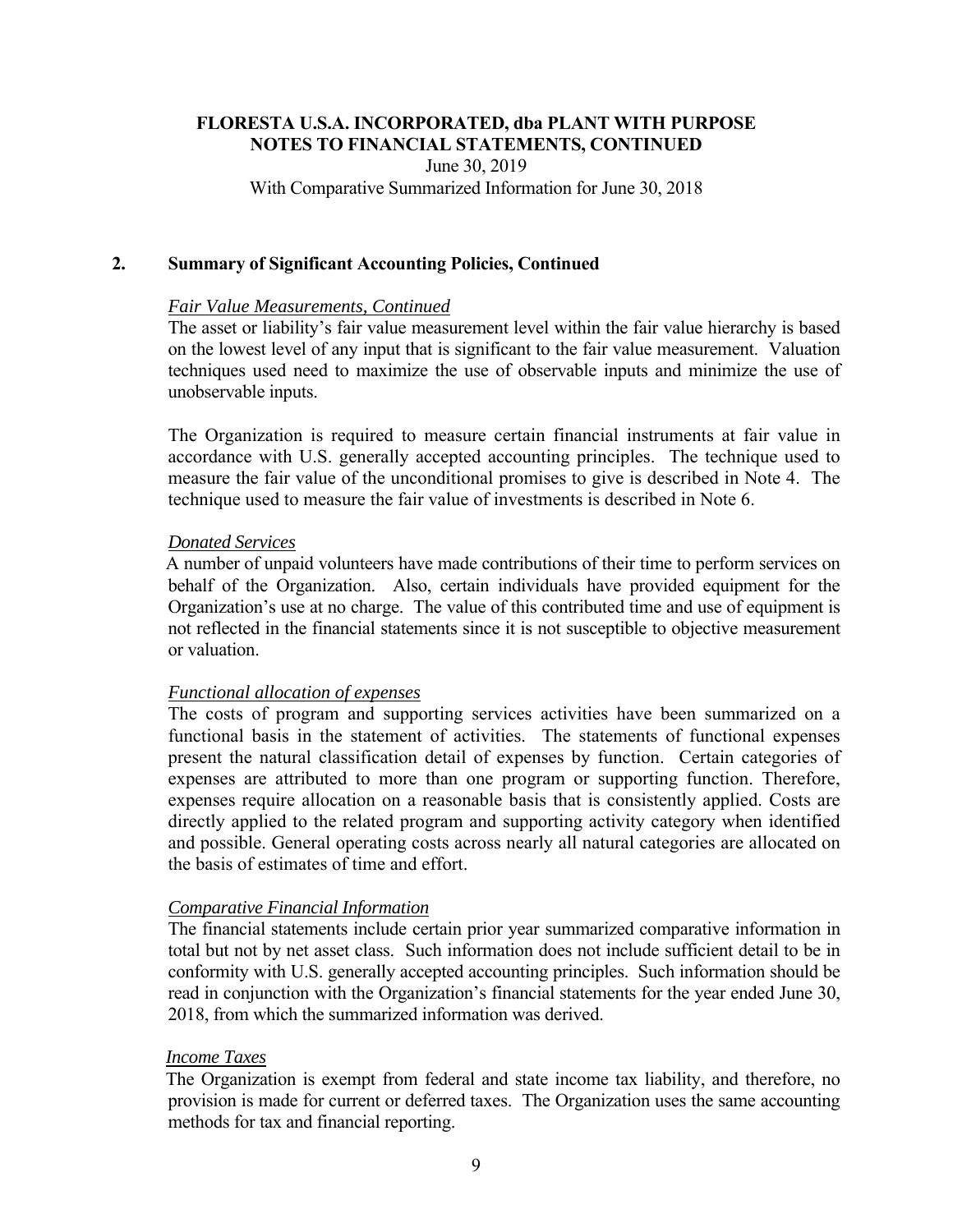June 30, 2019 With Comparative Summarized Information for June 30, 2018

#### **2. Summary of Significant Accounting Policies, Continued**

#### *Income Taxes, Continued*

U.S. generally accepted accounting principles provide accounting and disclosure guidance about positions taken by an organization in its tax returns that might be uncertain. If it is probable that an uncertain tax position will result in a material liability and the amount of the liability can be estimated, then the estimated liability is accrued. If the Company were to incur any income tax liability in the future, interest on any income tax liability would be reported as interest expense, and penalties on any income tax would be reported as income taxes. Management has considered its tax positions and believes that all of the positions taken by the Organization in its federal and state exempt organization tax returns are more likely than not to be sustained upon examination. The Organization's returns are subject to examination by federal and state taxing authorities, generally for three years and four years, respectively, after they are filed.

#### *Use of Estimates*

The preparation of the financial statements in conformity with U.S. generally accepted accounting principles requires management to make estimates and assumptions that affect the reported amounts of assets and liabilities and disclosure of contingent assets and liabilities at the date of the financial statements and reported amounts of revenue and expenses during the reporting period. Actual results could differ from those estimates. Management periodically evaluates estimates used in the preparation of the financial statements for continued reasonableness. Appropriate adjustments, if any, to the estimates used are made prospectively based upon such periodic evaluation. It is reasonably possible that changes may occur in the near term that would affect management's estimates with respect to the fair value of donated goods and services, the fair value of investments, depreciable lives of property and equipment, accrued expenses, and the allocation of functional expenses

#### *New Accounting Pronouncement*

Effective July 1, 2018, the Organization adopted Financial Accounting Standards Board (FASB) issued Accounting Standards Update (ASU) No. 2016-14, *Presentation of Financial Statements of Not-For-Profit Entities*. The update addresses the complexity and understandability of net asset classification, deficiencies in information about liquidity and availability of resources, and the lack of consistency in the type of information provided about expenses and investment return. The Organization has adjusted the presentation of these statements accordingly. The Organization has adopted ASU 2016- 14 as of and for the year ended June 30, 2019, with retrospective application for the 2018 financial statements. As a result, the Organization changed its presentation of net asset classes and footnote disclosures as required by ASU 2016-14.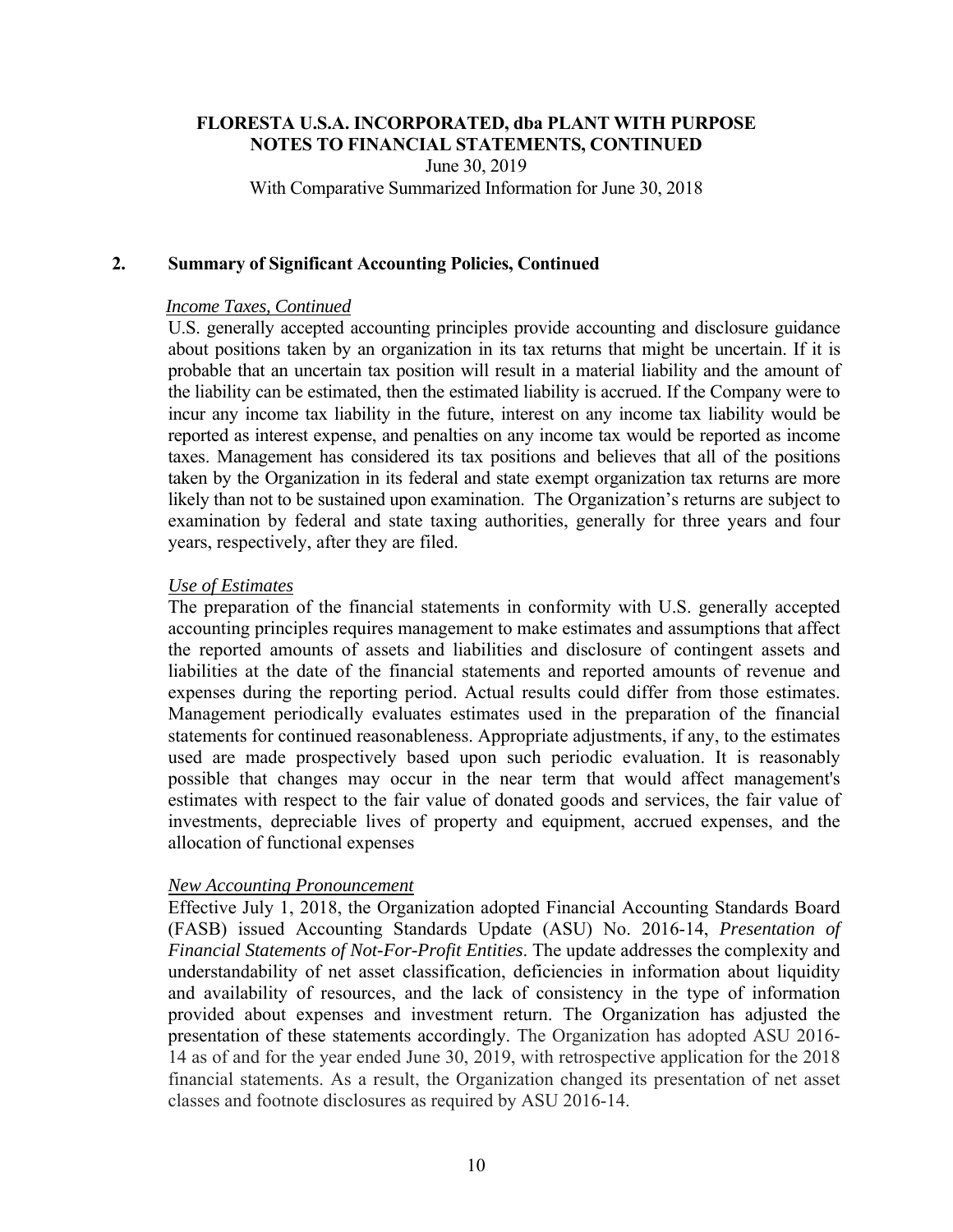June 30, 2019 With Comparative Summarized Information for June 30, 2018

#### **2. Summary of Significant Accounting Policies, Continued**

#### *Reclassification*

The 2018 summarized financial statements have been reclassified, where appropriate, to conform to classifications used in the 2019 financial statements.

#### *Subsequent Events*

Management has evaluated subsequent events through November 19, 2019, the date on which the financial statements were available to be issued. There have been no material subsequent events which would require recognition in the financial statements or disclosure in the notes to the financial statements, other than those described in Note 7.

# **3. Information Regarding Liquidity and Availability**

The following table reflects the Organization's financial assets as of June 30, 2019 and 2018, reduced by amounts that are not available to meet general expenditures within one year of the statement of financial position date. Amounts not available to meet general expenditures within one year include the Organization's other investments totaling \$28,307 at both June 30, 2019 and 2018, endowment investments totaling \$67,263 and \$66,348 at June 30, 2019 and 2018, respectively, and net assets with donor restrictions totaling \$2,654,811 and \$2,832,469 at June 30, 2019 and 2018, respectively. As part of its liquidity plan, excess cash is invested in liquid securities, such as ultra-short ETF's, floating rate securities, and equity securities which are not subject to any constraints limiting the Organization's ability to respond quickly to change in market conditions. The Organization's goal is generally to maintain financial assets to meet 90 days of operating expenditures.

|                                                        | June 30, 2019 | June 30, 2018 |
|--------------------------------------------------------|---------------|---------------|
| Cash and cash equivalents                              | \$<br>242,607 | 1,008,776     |
| Operating reserves $-$ investments                     | 1,427,657     |               |
| Unconditional promise to give, net                     | 3,406,074     | 3,057,964     |
| Investments – other, at fair value                     | 28,307        | 28,307        |
| Endowment investments, at fair value                   | 67,263        | 66,348        |
| Total financial assets                                 | 5,171,908     | 4, 161, 395   |
| Less amounts not available to be used within one year: |               |               |
| Donor restricted                                       | (2,654,811)   | (2,832,469)   |
| Investments – other, at fair value                     | (28, 307)     | (28, 307)     |
| Endowment investments, at fair value                   | (67,263)      | (66,348)      |
| Total assets available for use within one year         | 2,421.52      | 234.          |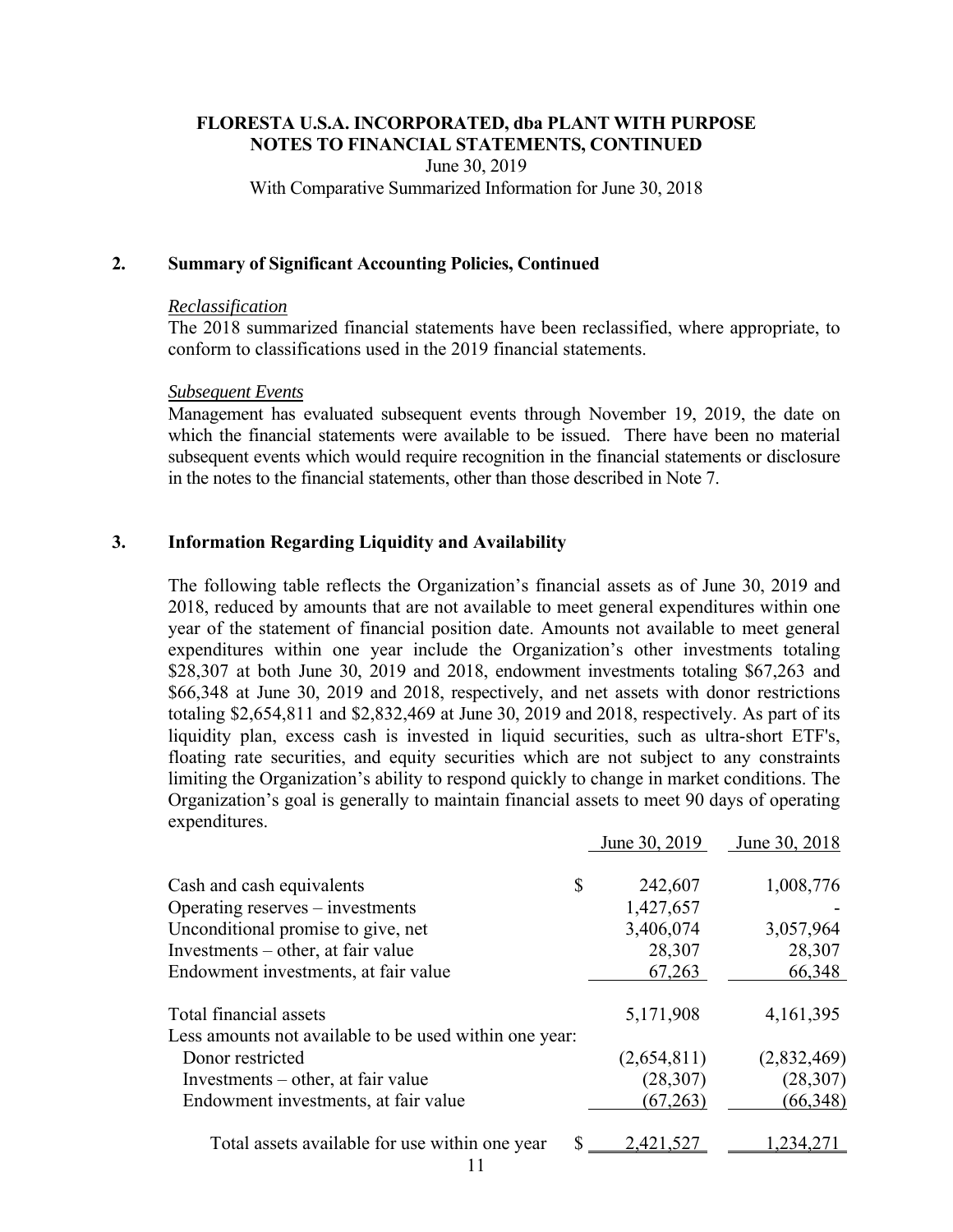June 30, 2019 With Comparative Summarized Information for June 30, 2018

#### **4. Unconditional Promises to Give**

An unconditional promise to give is a promise to give that depends only on the passage of time or demand by the promise for performance. Unconditional promises to give in one year or more are measured using the present value of future cash flows using riskadjusted discount rates, established in the year the gift was received. The fair value of unconditional promises to give is measured on a nonrecurring basis using an income approach with estimates of future cash flows and based on previous experience (Level 3 inputs).

Unconditional promises to give at June 30, 2019 and 2018, were as follows:

| <b>Unconditional Promises to Give</b> | 2019          | 2018      |
|---------------------------------------|---------------|-----------|
| Less than one year                    | \$<br>925,000 | 450,000   |
| One to five year                      | 2,550,000     | 2,250,000 |
| Greater than five years               |               | 450,000   |
| Total unconditional promises to give  | 3,475,000     | 3,150,000 |
| Less discount to net present value    | (68, 926)     | (92,036)  |
|                                       | 3.406.074     |           |

Unconditional Promises to Give due in more than one year are reflected at the present value of estimated future cash flows using a discount rate of 1%.

Based on past history and assessment of the donors involved, management expects all of the unconditional promises-to-give to be collected as promised. Therefore, no allowance for uncollectible receivables has been established.

At June 30, 2018, unconditional promises to give consisted solely of a one-time bequest to be received in seven annual installments from the estate of one of the Organization's most longstanding donors. At June 30, 2019, the remaining unconditional promise to give from this donor, before discount to net present value, was \$2,700,000.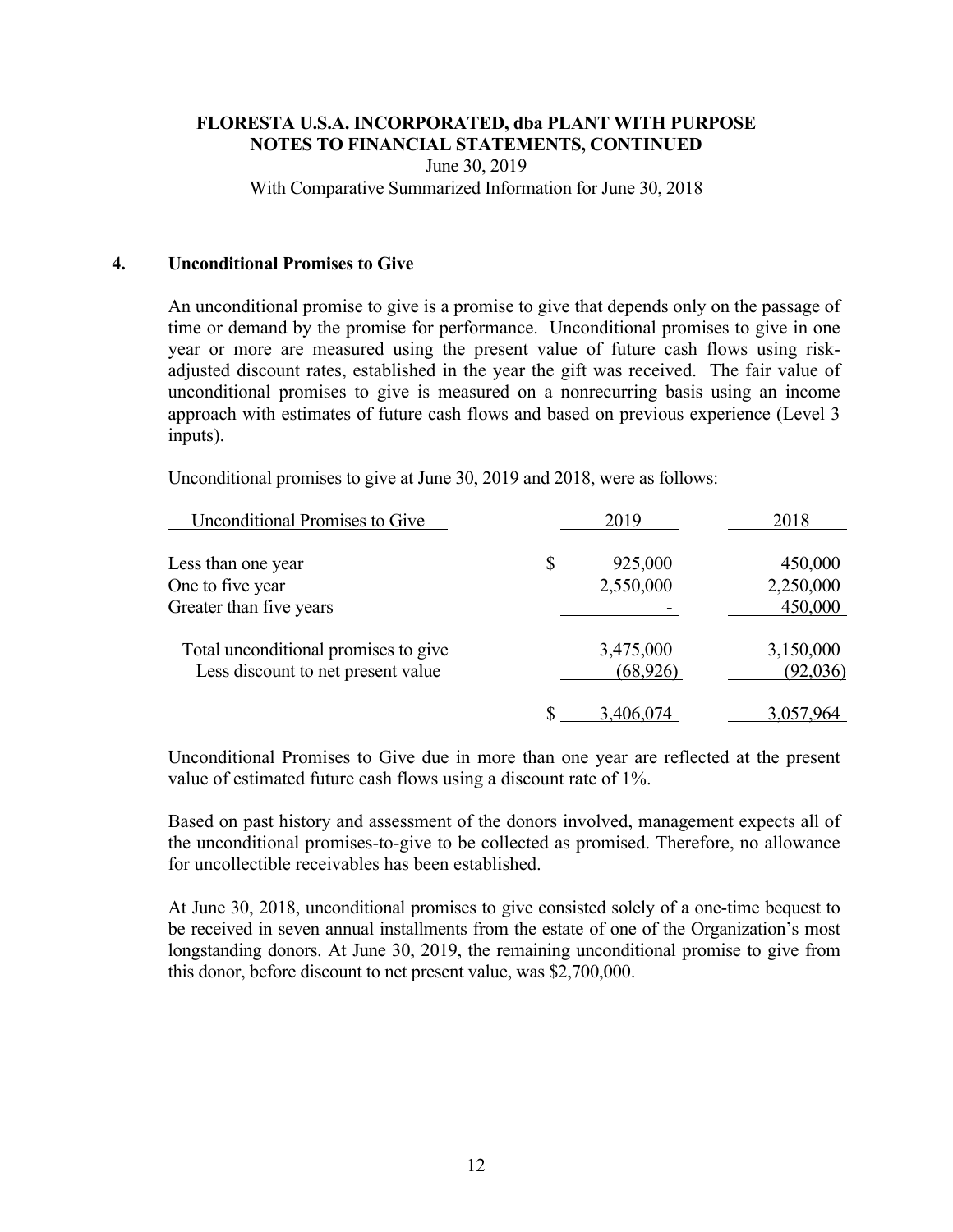June 30, 2019 With Comparative Summarized Information for June 30, 2018

# **5. Property and Equipment**

A summary of property and equipment at June 30, 2019 and 2018, is as follows:

| Furniture and equipment<br>Less accumulated depreciation | \$<br>139,518<br>(113, 569) | 123,599<br>(107, 199) |
|----------------------------------------------------------|-----------------------------|-----------------------|
|                                                          | 25 Q40                      |                       |

#### **6. Investments, at Fair Value**

Following is a description of the valuation methodologies used for investments measured at fair value. There have been no changes in the methodologies used at June 30, 2019 and 2018.

*Money Market Funds:* Valued on a per unit market value basis as determined by quoted prices in active markets, which reflects the fair value.

*Mutual Funds:* Valued at the quoted market prices, which represent the net asset value of shares held at year end.

*Investment in Los Arbolitos*: A for-profit Dominican Republic corporation, operating as a tree nursery with significant land holdings, jointly owned by the Organization, Floresta D.R., Inc., and private investors. The Organization holds a minority interest in Los Arbolitos that is valued at cost, which approximates fair value.

The preceding methods described may produce a fair value calculation that may not be indicative of net realizable value or reflective of future fair values. Furthermore, although the Organization believes its valuation methods are appropriate and consistent with other market participants, the use of different methodologies or assumptions to determine the fair value of certain financial instruments could result in a different fair value measurement at the reporting date.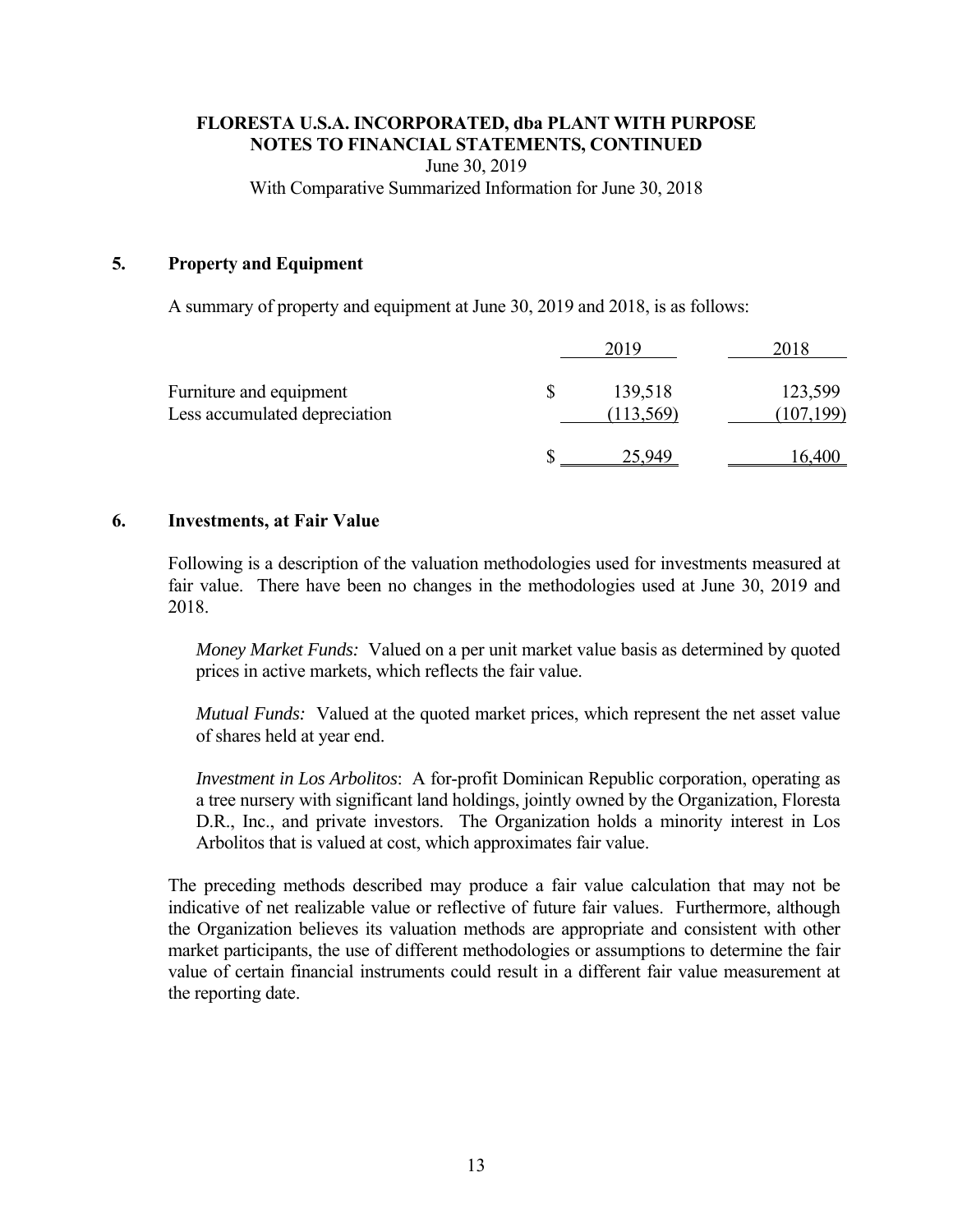June 30, 2019

With Comparative Summarized Information for June 30, 2018

#### **6. Investments, at Fair Value, Continued**

The following table sets forth by level, within the fair value hierarchy, the Organization's investments at fair value as of June 30, 2019 and 2018:

|                                     | Level 1      | Level 2 | Level 3 | Total           |
|-------------------------------------|--------------|---------|---------|-----------------|
| Money market funds<br>Mutual funds: | \$<br>43,980 |         |         | 43,980          |
| <b>Bonds</b>                        | 1,437,869    |         |         | 1,437,869       |
| U.S. equities                       | 7,563        |         |         | 7,563           |
| International equities              | 5,035        |         |         | 5,035           |
| Emerging markets                    | 473          |         |         | 473             |
| Total mutual funds                  | 1,450,940    |         |         | 1,450,940       |
| Investment in Los Arbolitos         |              |         | 28,307  | 28,307          |
| Total investments at fair value     | 1,494,920    |         | 28,307  | .52 <u>3,22</u> |

*Assets at Fair Value as of June 30, 2019* 

# *Assets at Fair Value as of June 30, 2018*

|                                     | Level 1      | Level 2 | Level 3 | Total  |
|-------------------------------------|--------------|---------|---------|--------|
| Money market funds<br>Mutual funds: | \$<br>45,420 |         |         | 45,420 |
| U.S. equities                       | 7,748        |         |         | 7,748  |
| <b>Bonds</b>                        | 7,635        |         |         | 7,635  |
| International equities              | 5,113        |         |         | 5,113  |
| Emerging markets                    | 432          |         |         | 432    |
| Total mutual funds                  | 20,928       |         |         | 20,928 |
| Investment in Los Arbolitos         |              |         | 28,307  | 28,307 |
| Total investments at fair value     | 66,348       |         | 28,307  | 94,655 |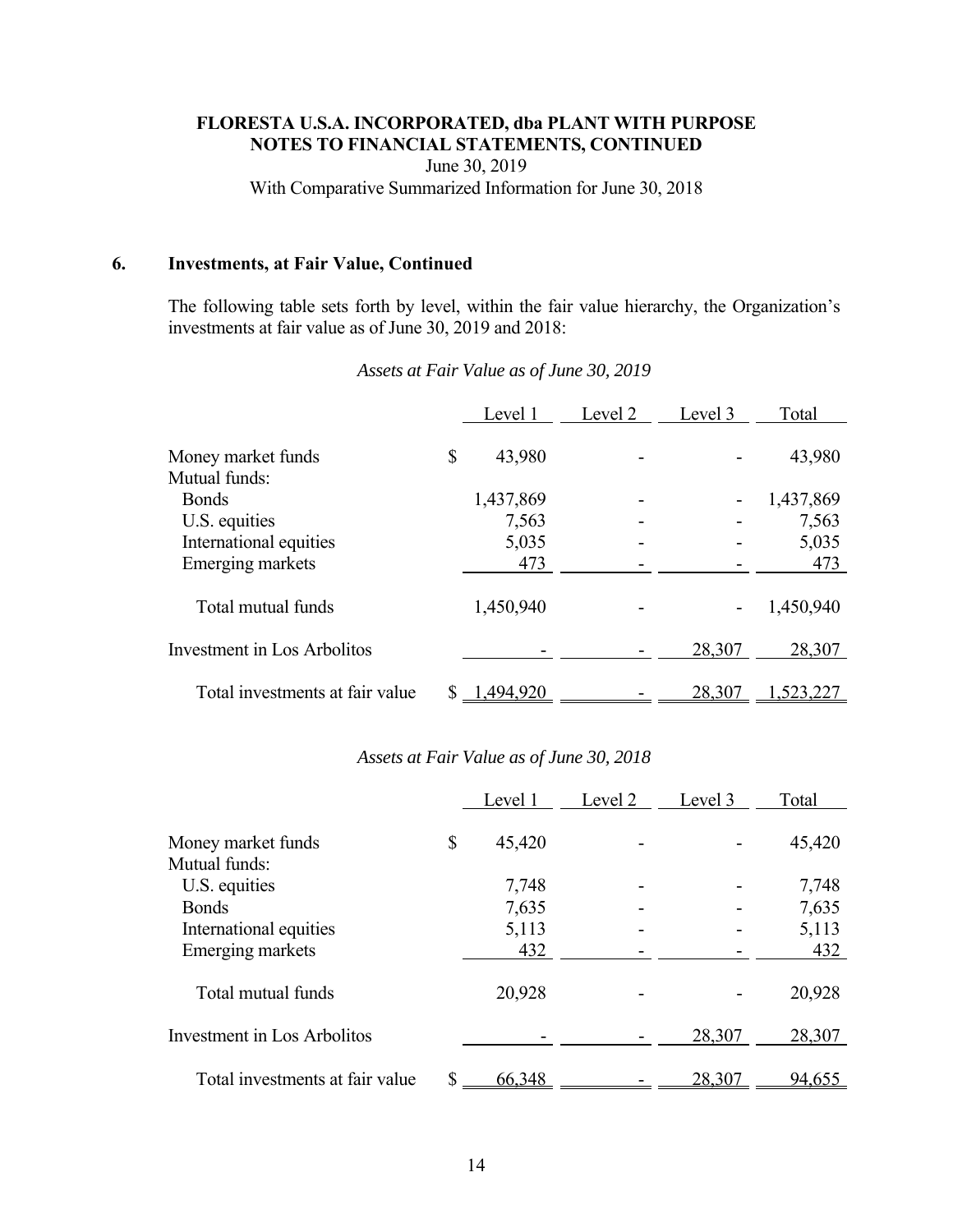June 30, 2019 With Comparative Summarized Information for June 30, 2018

#### **7. Commitments**

#### *Leases*

The Organization leases its main office space and additional office space under an operating lease agreement extending through July 31, 2019. This lease requires monthly rental payments of \$6,549 through July 31, 2019. Rent expense, excluding other costs of occupancy, under this lease was \$77,062 and \$74,817 for the years ended June 30, 2019 and 2018, respectively. In June 2019, the Organization extended this lease for an additional sixty-three months commencing August 1, 2019 and expiring October 31, 2024, requiring monthly rental payments of \$8,014 through July 2020 with annual increases thereafter.

Approximate future minimum annual rental payments under the agreement are as follows:

| \$<br>86,700  |
|---------------|
| 90,600        |
| 93,300        |
| 104,800       |
| 108,000       |
| 36,900        |
| \$<br>520,300 |
|               |

# *Future Program Grant Commitments*

The Organization makes commitments to certain charitable organizations for future program grants, which are contingent future installments of a current grant. The grants are contingent upon the continued fulfillment of the original conditions in the grant request. As of June 30, 2019, there were no such commitments for future program grants. Subsequent to June 30, 2019, the Organization made additional such commitments for future program grants totaling approximately \$2,539,000.

# **8. Retirement Plan**

Effective September 12, 2012, the Organization adopted a  $401(k)$  plan covering all employees who have completed six consecutive months of employment. The Organization matches the employee's contribution up to 8%. Organization contributions to the 401(k) Plan were \$88,954 and \$74,478 for the years ended June 30, 2019 and 2018, respectively.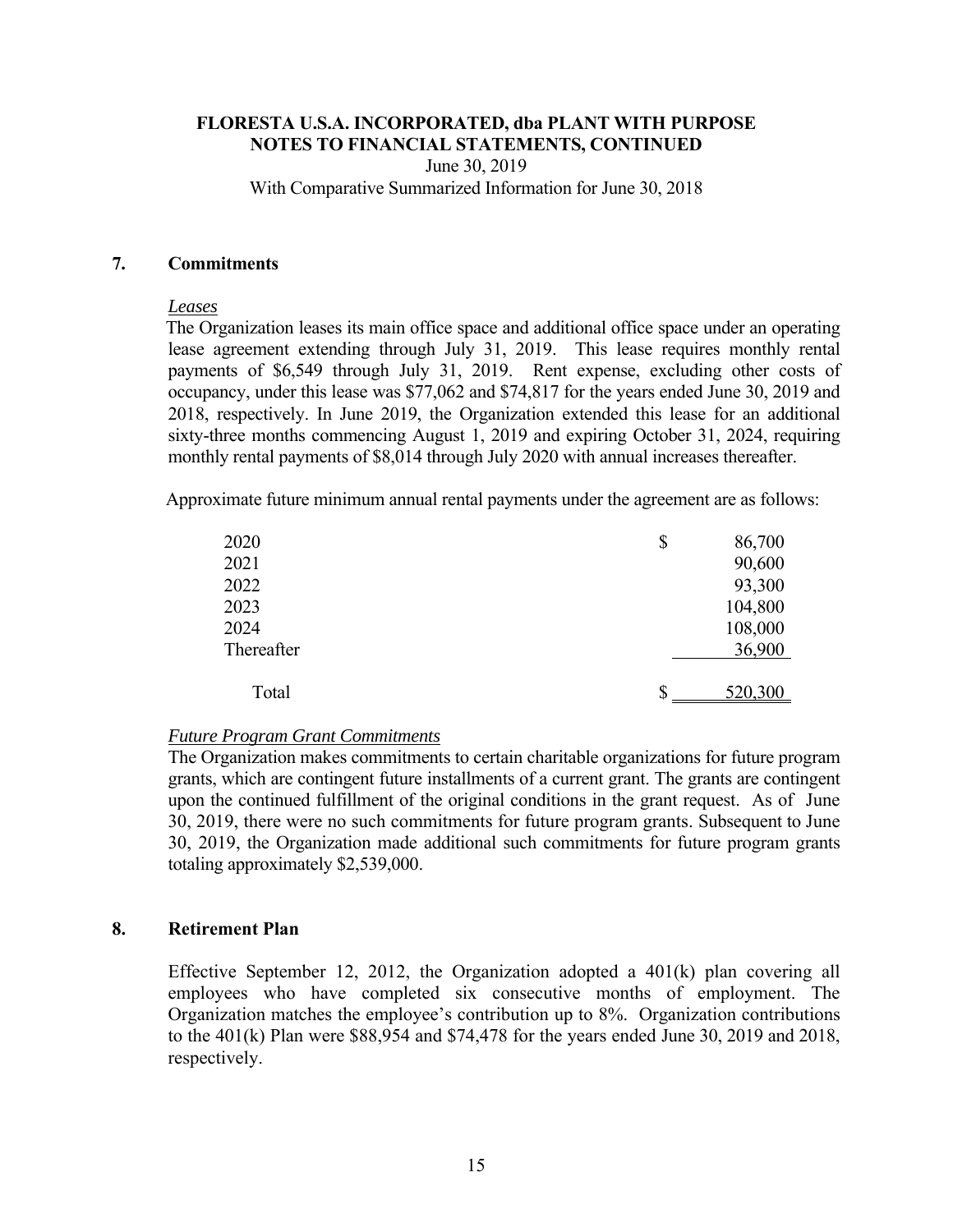June 30, 2019 With Comparative Summarized Information for June 30, 2018

#### **9. Concentration of Risk**

#### *Donor Concentration*

The Organization's revenue activity is derived from individual, corporate and foundation contributions. During the fiscal years ended June 30, 2019 and 2018, contributions received by the Organization from the ten largest donors represented 39% and 68% of total revenues, respectively, representing a concentration of risk.

During the fiscal years ended June 30, 2019 and 2018, revenues recorded from the estate of the donor described in Note 4 represented 0% and 49% of total revenues, respectively. During the fiscal years ended June 30, 2019 and 2018, cash received from this estate was \$450,000 and \$1,000,000, respectively.

# *Credit Risk*

 At June 30, 2019, the Organization's cash deposits within financial institutions fell below the federally insured limit. At June 30, 2018, the Organization had approximately \$1,009,000 of cash deposits within financial institutions, a portion of which may be in excess of the federally insured limit. The Organization has not experienced any such losses and management believes it is not exposed to any significant credit risk on these cash deposits.

# *Investment Risk*

The Organization invests in various investment securities. Investment securities are exposed to various risks such as interest rate, market, and credit risks. Due to the level of risk associated with certain investment securities, it is at least reasonably possible that changes in the values of investment securities will occur in the near term and that such changes could materially affect the Organization's account balances and the amounts reported in the statement of financial position.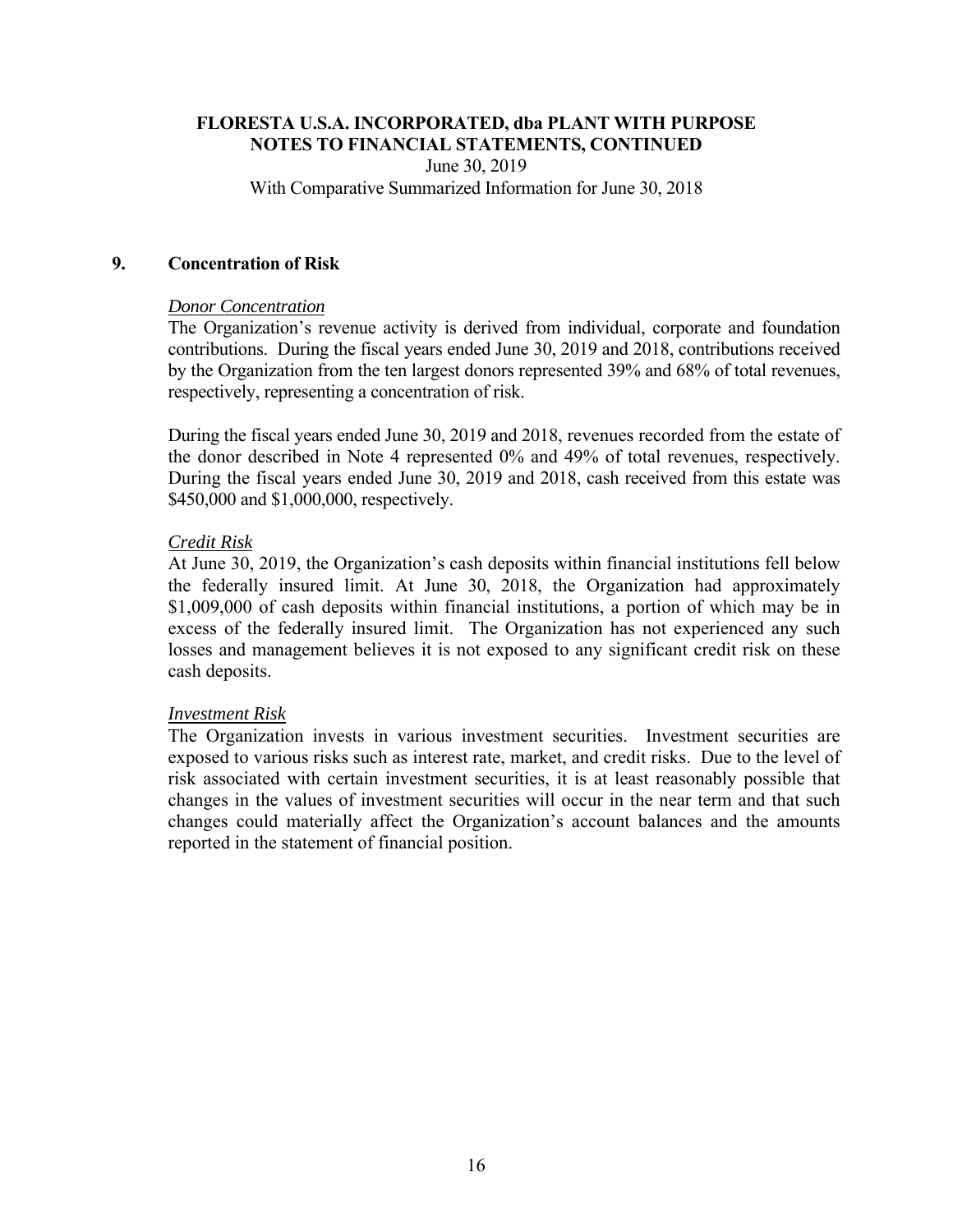June 30, 2019

With Comparative Summarized Information for June 30, 2018

#### **10. Net Assets with Donor Restrictions**

Net assets with donor restrictions are available for the following purposes or periods at June 30:

|                                              | 2019            | 2018      |
|----------------------------------------------|-----------------|-----------|
| Passage of time:                             |                 |           |
| Unappropriated unconditional promise to give | \$<br>3,231,074 | 3,057,964 |
| Specific purpose:                            |                 |           |
| Ethiopia                                     | 348,737         | 84,265    |
| Chicago hub                                  |                 | 68,794    |
| Congo                                        |                 | 56,110    |
| Haiti                                        |                 | 15,336    |
| Unappropriated endowment earnings            | 10,713          | 9,797     |
| In perpetuity:                               |                 |           |
| Endowment                                    | 56,550          | 56,550    |
|                                              | \$<br>3,647,074 | 3,348,816 |

#### **11. Net Assets Released from Restrictions**

Net assets were released from donor restrictions during the years ended June 30, 2019 and 2018, by incurring expenses satisfying the restricted purposes or by occurrence of other events specified by donors as follows:

|                                              | 2019            | 2018      |
|----------------------------------------------|-----------------|-----------|
| Passage of time:                             |                 |           |
| Unappropriated unconditional promise to give | \$<br>726,890   |           |
| Specific purpose:                            |                 |           |
| Ethiopia                                     | 585,854         | 16,012    |
| Haiti                                        | 467,289         | 435,808   |
| Dominican Republic                           | 404,791         | 333,493   |
| Mexico                                       | 382,915         | 461,704   |
| Tanzania                                     | 282,742         | 370,171   |
| Burundi                                      | 248,062         | 336,229   |
| Congo                                        | 241,252         | 163,780   |
| Thailand                                     | 82,529          | 109,662   |
| Chicago hub                                  | 68,794          | 111,479   |
| Expansion campaign                           |                 | 220,391   |
|                                              |                 |           |
|                                              | \$<br>3,491,118 | 2,558,729 |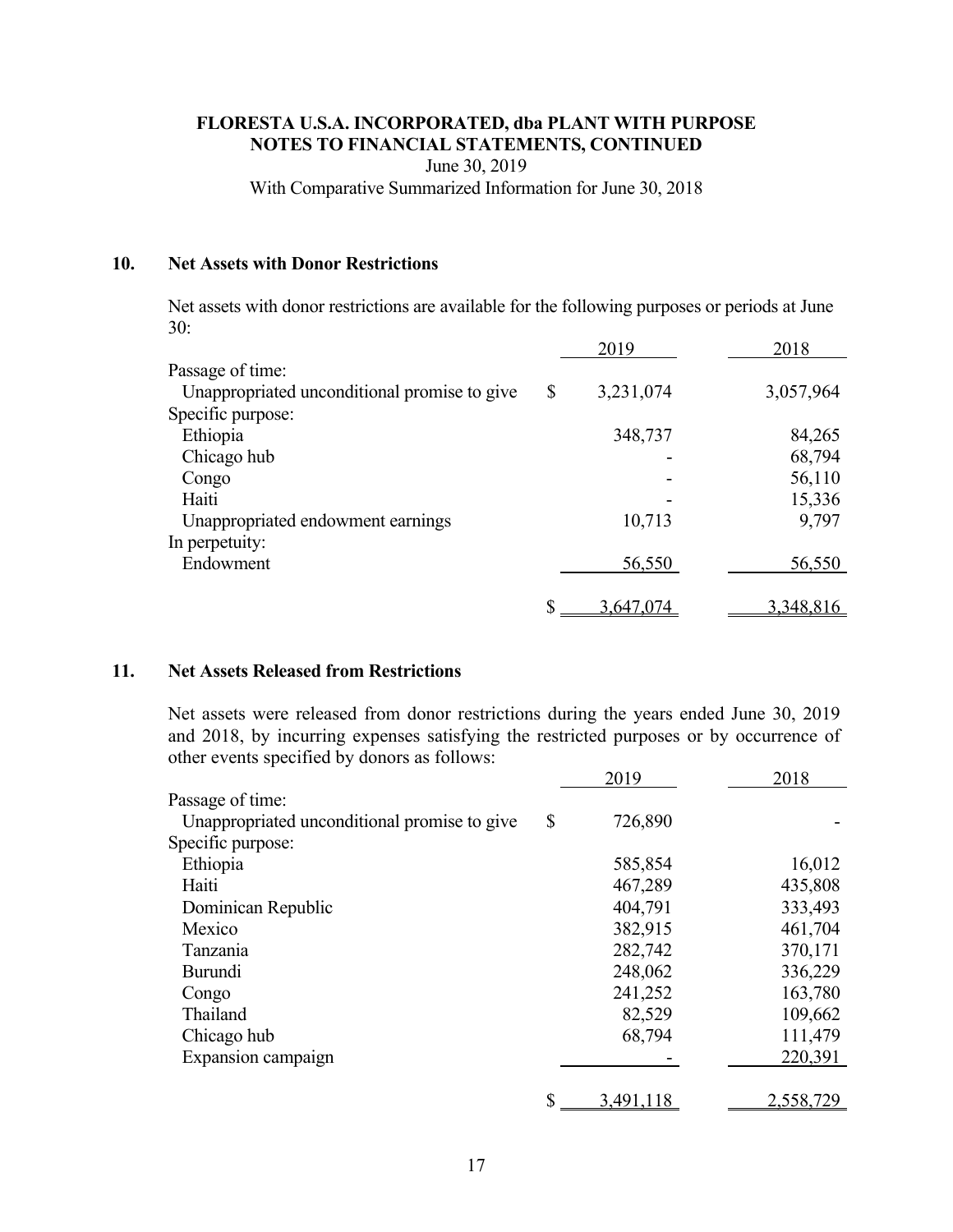June 30, 2019 With Comparative Summarized Information for June 30, 2018

#### **12. Endowments**

In accordance with California state law (UPMIFA), the Organization has classified as donor restricted the fair value of donations restricted by donors to be held as endowment in perpetuity. The Organization has interpreted the state law as requiring preservation of the fair value of the original endowment gift, as of the gift date, unless there are explicit donor stipulations to the contrary. As a result of this interpretation, the Organization classifies as donor restricted the original value of gifts made to the permanent endowment.

Any unappropriated earnings of the donor restricted endowment fund are classified as donor restricted net assets until those amounts are appropriated for expenditure by the Organization. Under the terms of the gifts, funds received are to be held in perpetuity and income earned from the donated funds is to be appropriated for expenditure in accordance with the Organization's Endowment Spending Policy.

From time to time, the fair value of endowment assets may, due to unfavorable market fluctuations, fall below the level that donors require to be retained as a fund of perpetual duration. In accordance with U.S. generally accepted accounting principles, declines of this nature are reported as losses in net assets with donor restrictions. As values recover, the increases are reported as gains in net assets without donor restrictions. At June 30, 2019 and 2018, funds with original contribution values of \$56,550 and fair values of \$67,263 and \$66,348, respectively, had no such declines in values.

The Organization has adopted investment and spending policies for endowment assets to provide a predictable stream of revenues for operating activities and to preserve the purchasing power of the endowment assets. Under these policies, endowment assets are invested to produce a steady and secure rate of return that is expected to meet or exceed the rate of inflation as measured by the Consumer Price Index. Actual results during any period may vary from these expectations. The Organization relies on a total return strategy which allows the earnings objective to be achieved through both capital appreciation and current yield. The Organization's spending policy was established considering the long-term expected return on assets and the long-term growth of the assets.

Endowments consist of the following assets as of June 30:

|                                  | ንስ10 |     |  |
|----------------------------------|------|-----|--|
| Donor-restricted endowment funds |      | วผว |  |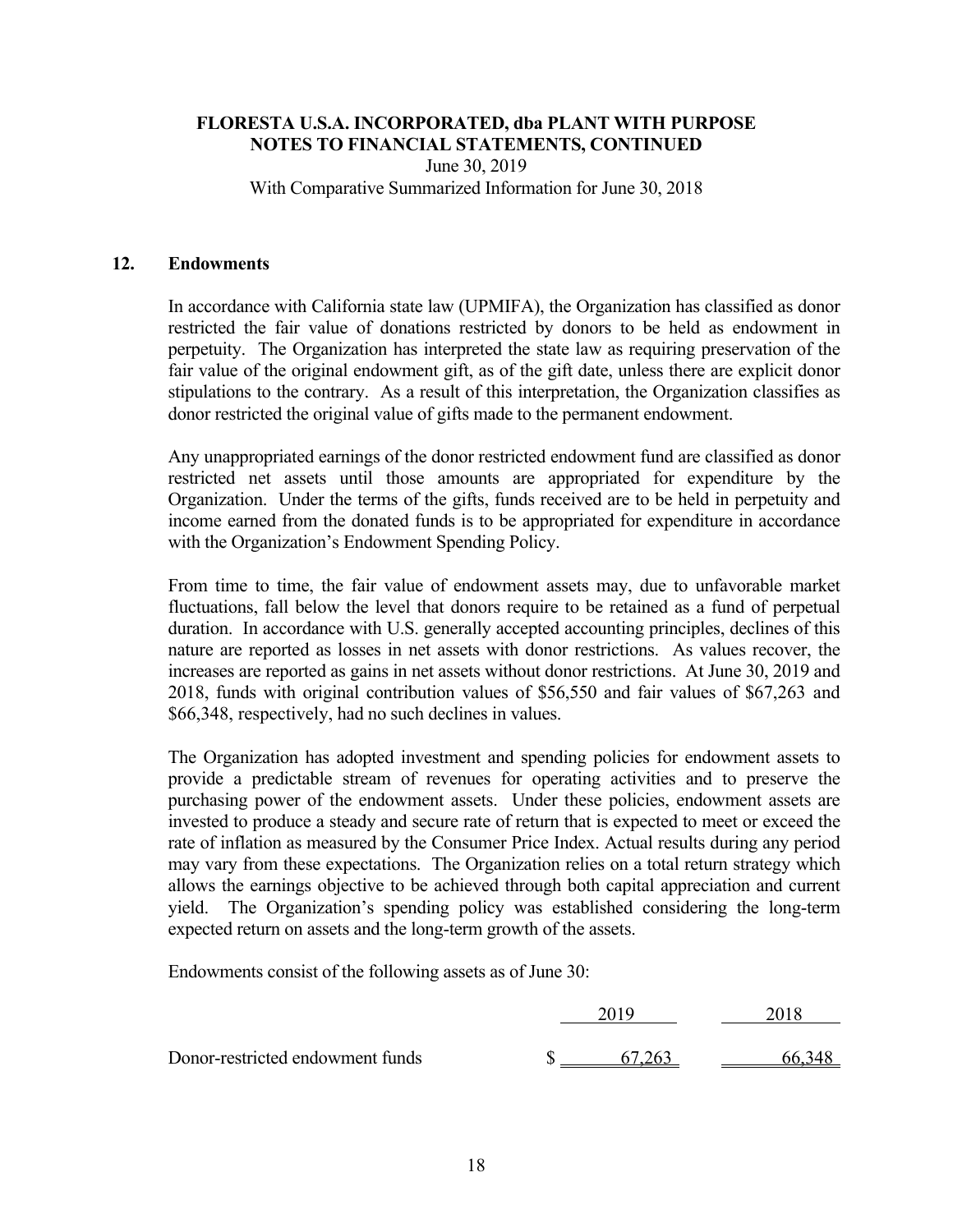June 30, 2019

With Comparative Summarized Information for June 30, 2018

# **12. Endowments, Continued**

Changes in endowment net assets for the years ended June 30, 2019 and 2018, are as follows:

|                                                                | <b>Without Donor</b><br>Restrictions | With Donor<br>Restrictions        | Total  |
|----------------------------------------------------------------|--------------------------------------|-----------------------------------|--------|
| Endowment net assets,<br>beginning of year                     | \$                                   | 66,348                            | 66,348 |
| Contributions<br>Investment gain<br>Appropriation of endowment |                                      | 915                               | 915    |
| assets for expenditure                                         |                                      |                                   |        |
| Endowment net assets,<br>end of year                           | \$                                   | 67,263                            | 67,263 |
|                                                                | June 30, 2018                        |                                   |        |
|                                                                | <b>Without Donor</b><br>Restrictions | <b>With Donor</b><br>Restrictions | Total  |
| Endowment net assets,                                          |                                      |                                   |        |
| beginning of year                                              | \$                                   | 65,137                            | 65,137 |
| Contributions<br>Investment gain                               |                                      | 1,211                             | 1,211  |
| Appropriation of endowment<br>assets for expenditure           |                                      |                                   |        |
| Endowment net assets,<br>end of year                           | \$                                   | 66,348                            | 66,348 |
|                                                                |                                      |                                   |        |

*June 30, 2019* 

All endowments at June 30, 2019 and 2018, are donor restricted endowment funds.